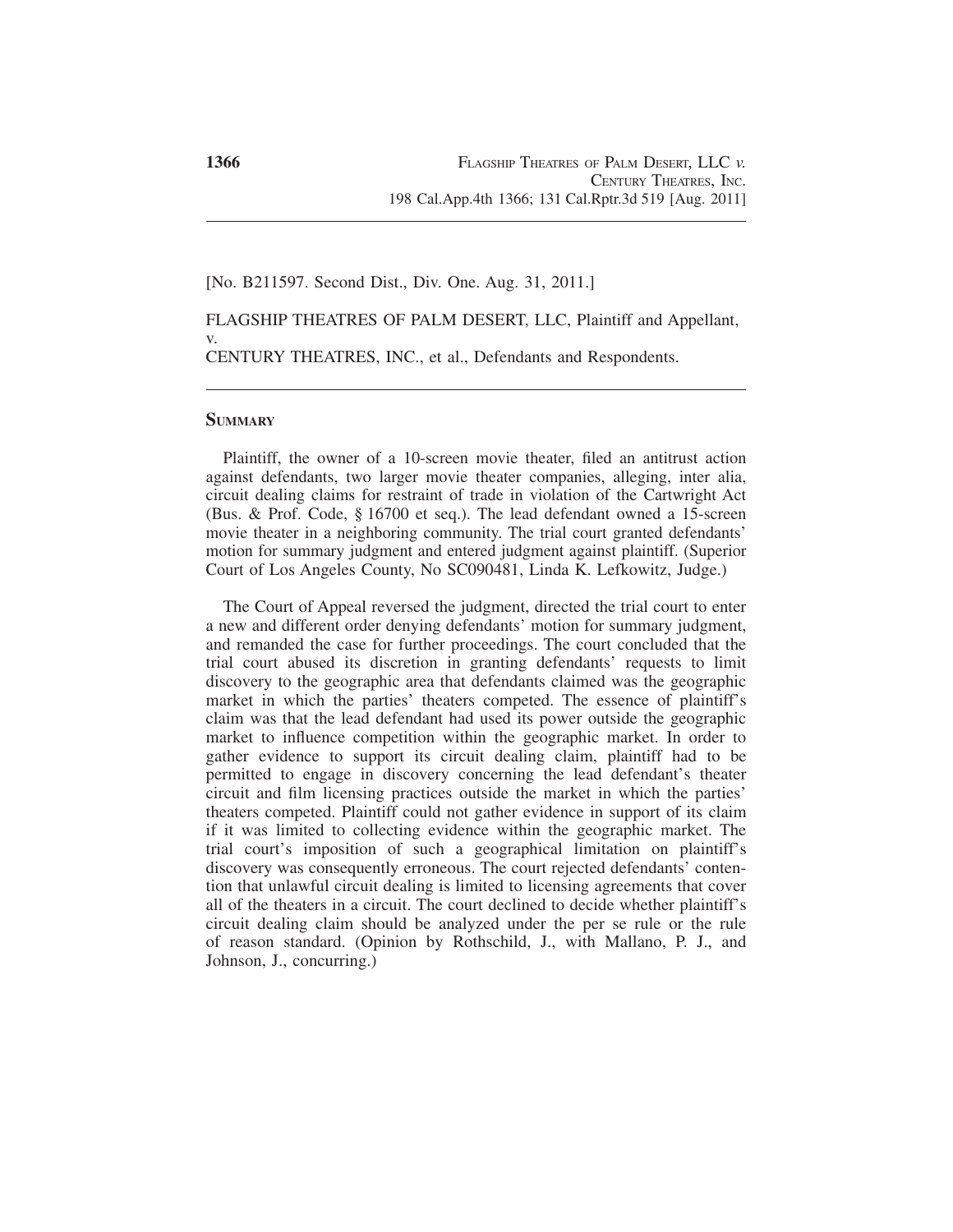## **HEADNOTES**

- **(1) Monopolies and Restraints of Trade § 6—Cartwright Act—Definitions—Trust.**—Bus. & Prof. Code, § 16720, subd. (a), part of the Cartwright Act (Bus. & Prof. Code, § 16700 et seq.), defines the term "trust" as a combination of capital, skill or acts by two or more persons for certain enumerated anticompetitive purposes, including to create or carry out restrictions in trade or commerce. That prohibition is analogous to the catchall language of section 1 of the Sherman Act (15 U.S.C. § 1), which prohibits every contract, combination, or conspiracy, in restraint of trade or commerce. Thus, although the Cartwright Act was not patterned after the Sherman Act, federal case law interpreting the Sherman Act is often a useful aid in interpreting the Cartwright Act.
- **(2) Monopolies and Restraints of Trade § 7—Cartwright Act—Per Se Violations—Rule of Reason—Group Boycotts.**—Under the case law interpreting both the Cartwright Act (Bus. & Prof. Code, § 16700 et seq.), and the Sherman Act, some restraints of trade are treated as per se unlawful, while others are analyzed under the rule of reason standard. In general, only unreasonable restraints of trade are prohibited. However, there are certain agreements or practices, which because of their pernicious effect on competition and lack of any redeeming virtue, are conclusively presumed to be unreasonable and therefore illegal without elaborate inquiry as to the precise harm they have caused or the business excuse for their use. Among these per se violations is the concerted refusal to deal with other traders, or, as it is often called, the group boycott. Under the rule of reason, the challenged conduct is unlawful only if its anticompetitive effects outweigh its procompetitive effects.
- **(3) Monopolies and Restraints of Trade § 4—Sherman Act—Film Distribution—Clearance—Vertical Nonprice Restraint—Rule of Reason.**—A clearance is an exclusive right that a film distributor grants to a theater in connection with the licensing of a film. It prohibits the distributor from licensing the film for exhibition at certain other theaters, either identified by name or located within a specified geographic region, while the film is being shown at the theater that obtained the clearance. Federal case law applying the Sherman Act has treated clearances as vertical nonprice restraints that are evaluated under the rule of reason.
- **(4) Monopolies and Restraints of Trade § 4—Film Distribution—Circuit Dealing.**—The case law contains no general definition of prohibited circuit dealing, but it is generally characterized as the pooling of the purchasing power of an entire circuit in bidding for films, which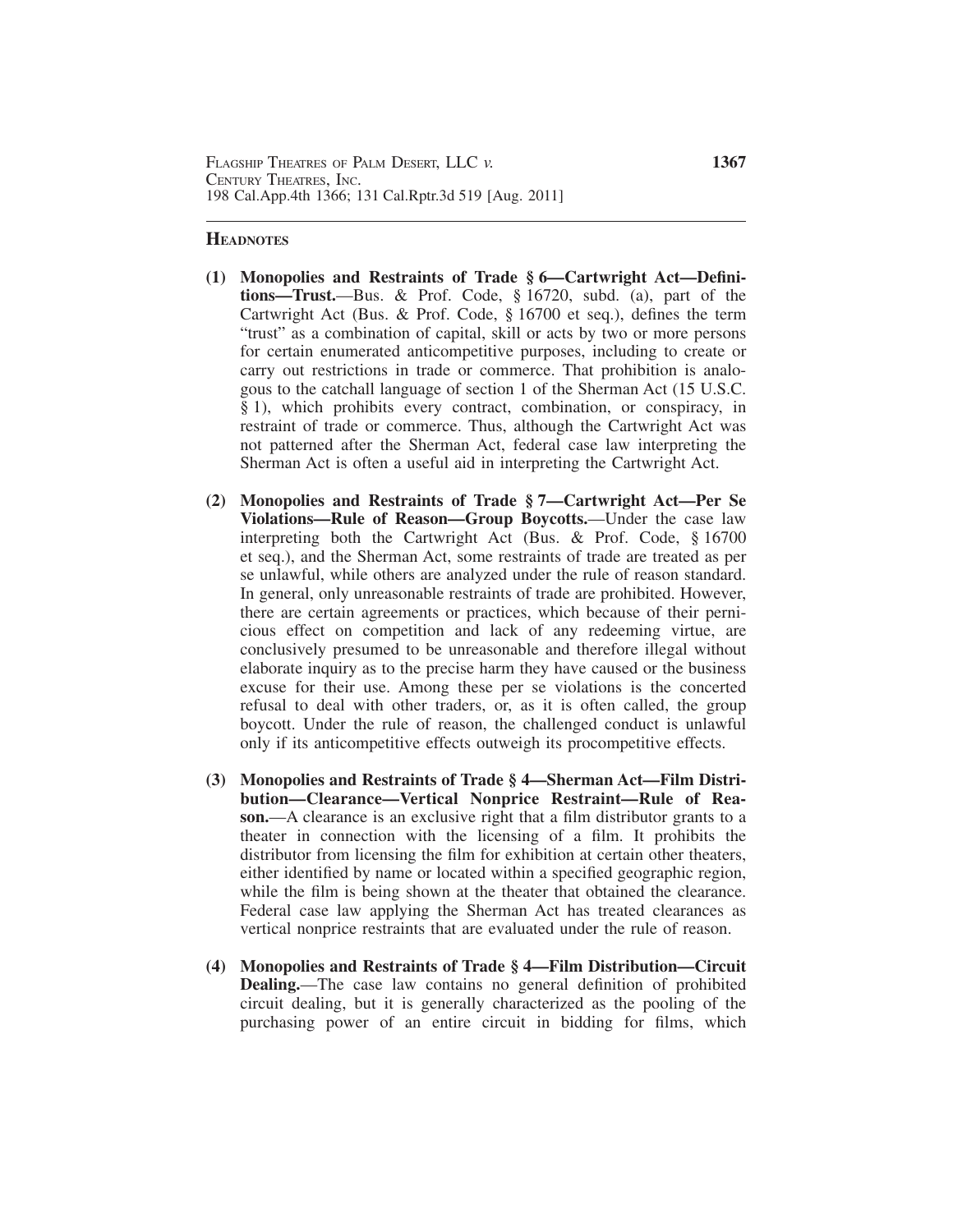undermines the competitive process of bidding for film licenses theatre by theatre.

- **(5) Monopolies and Restraints of Trade § 4—Film Distribution—Circuit Dealing—Monopoly Leveraging.**—One type of prohibited circuit dealing is a form of monopoly leveraging, that is, a monopolist's use of power in one market to gain an advantage in a related market.
- **(6) Monopolies and Restraints of Trade § 4—Film Distribution—Circuit Dealing—Formula Deals.**—Formula deals are an independent basis on which a film licensing agreement that covers multiple theaters within a circuit (i.e., a circuit deal) can constitute an antitrust violation, regardless of whether it involves monopoly leveraging.
- **(7) Monopolies and Restraints of Trade § 5—Damages—Antitrust Injury.** For the plaintiffs to recover damages for antitrust violations, they must prove antitrust injury, which is to say injury of the type the antitrust laws were intended to prevent and that flows from that which makes defendants' acts unlawful.
- **(8) Monopolies and Restraints of Trade § 5—Damages—Antitrust Injury— Cartwright Act.**—California case law holds that the requirement that plaintiff must prove antitrust injury to recover damages for antitrust violations applies to claims under the Cartwright Act (Bus. & Prof. Code, § 16700 et seq.).
- **(9) Monopolies and Restraints of Trade § 5—Antitrust Injury—Per Se Violations—Rule of Reason.**—The antitrust injury requirement applies to cases alleging conduct that is per se unlawful as well as to cases governed by the rule of reason.
- **(10) Monopolies and Restraints of Trade § 5—Antitrust Injury—Harm to Competition.**—The antitrust injury requirement does not require an antitrust plaintiff to show actual harm to competition. The antitrust injury requirement does not mean that an antitrust plaintiff must prove an actual lessening of competition in order to recover.
- **(11) Monopolies and Restraints of Trade § 3—Prohibited Conduct— Victim—Single Merchant.**—Conduct that is otherwise forbidden by the antitrust laws is not to be tolerated merely because the victim is just one merchant whose business is so small that its destruction makes little difference to the economy. Monopoly can as surely thrive by the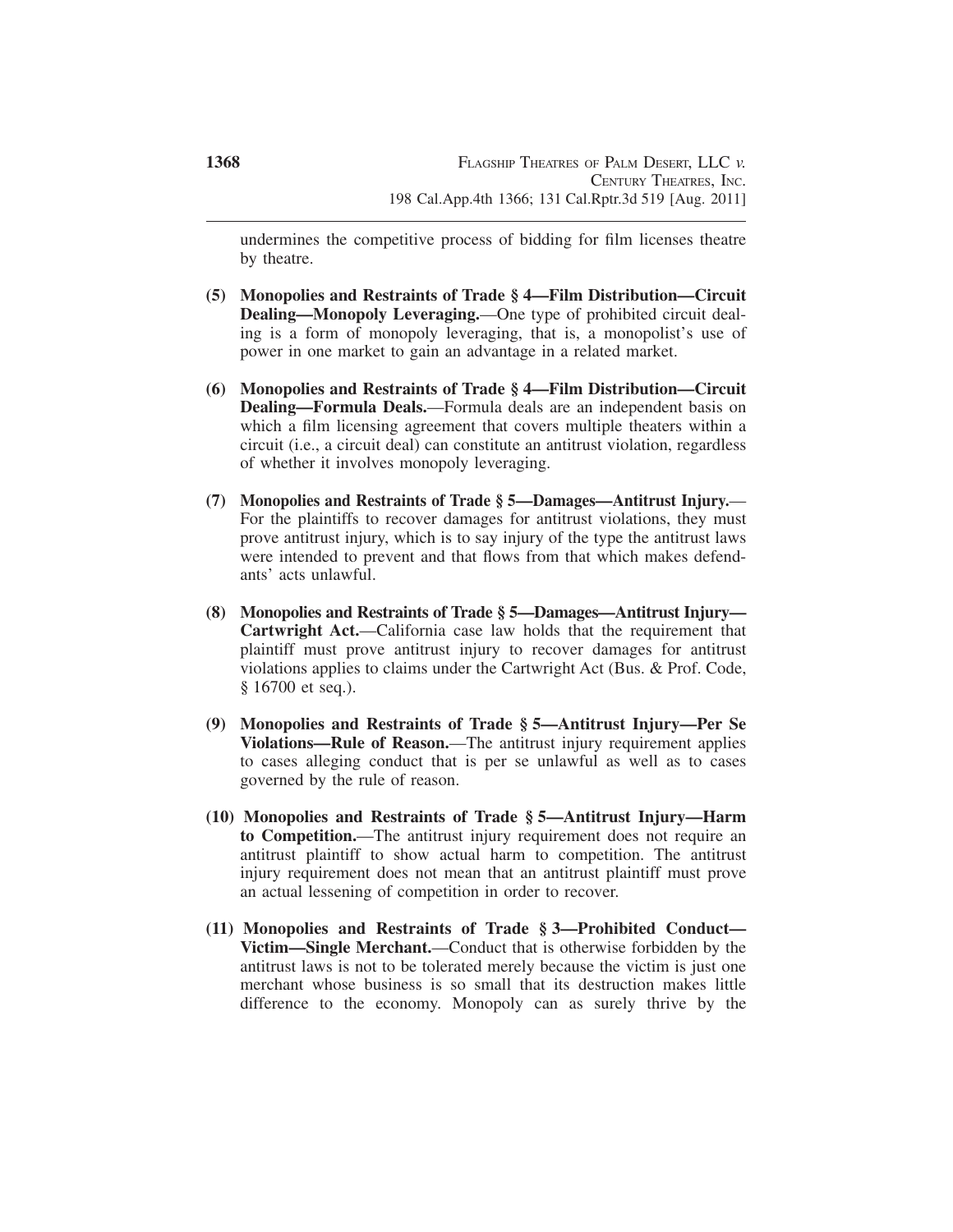elimination of such small businesses, one at a time, as it can by driving them out in large groups.

- **(12) Monopolies and Restraints of Trade § 4—Sherman Act—Interpretation.**—The Sherman Act has consistently been read to forbid all contracts and combinations which tend to create a monopoly, whether the tendency is a creeping one or one that proceeds at full gallop.
- **(13) Monopolies and Restraints of Trade § 6—Cartwright Act—Anticompetitive Practice—Victim—Single Merchant.**—Under the Cartwright Act (Bus. & Prof. Code, § 16700 et seq.), an anticompetitive practice is not to be tolerated merely because the victim is just one merchant whose business is so small that its destruction makes little difference to the economy.
- **(14) Monopolies and Restraints of Trade § 5—Damages—Antitrust Injury— Anticompetitive Effect.**—The antitrust injury requirement means that an antitrust plaintiff must show that it was injured by the anticompetitive aspects or effects of the defendant's conduct, as opposed to being injured by the conduct's neutral or even procompetitive aspects. But to make that showing, the plaintiff need not show that the market has actually become less competitive than it would have been without the defendant's conduct—if the market contains numerous participants and is consequently competitive, and the plaintiff is a relatively small player whose injury or elimination would not materially affect market conditions, then the plaintiff is not thereby foreclosed from recovery.
- **(15) Monopolies and Restraints of Trade § 5—Antitrust Injury—Anticompetitive Effect.**—The antitrust injury requirement means that in order to prevail on its antitrust claims, the plaintiff must show that its loss stems from a competition-reducing aspect or effect of the defendant's behavior.
- **(16) Monopolies and Restraints of Trade § 6—Cartwright Act—Film Distribution—Circuit Dealing—Geographic Market—Discovery.**—In a case in which plaintiff, the owner of a 10-screen movie theater, filed an antitrust action against defendants, two larger movie theater companies, alleging, inter alia, claims for restraint of trade in violation of the Cartwright Act (Bus. & Prof. Code, § 16700 et seq.), the trial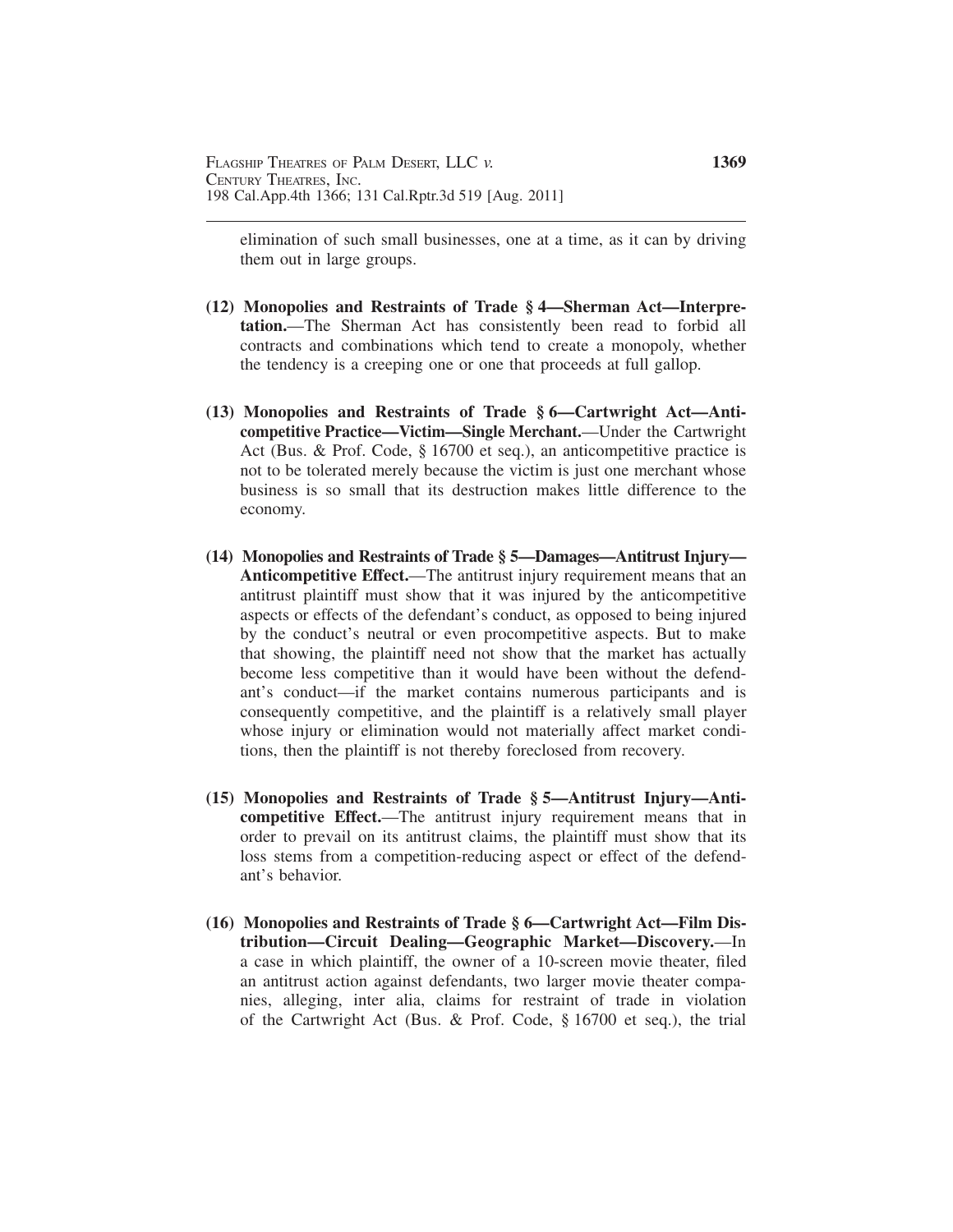court abused its discretion in granting defendants' requests to limit discovery to the geographic area that defendants claimed was the geographic market in which the parties' theaters competed. The essence of plaintiff's claim was that the lead defendant had used its power outside the geographic market to influence competition within the geographic market. In order to gather evidence to support its circuit dealing claim, plaintiff had to be permitted to engage in discovery concerning the lead defendant's theater circuit and film licensing practices outside the market in which the parties' theaters competed. Plaintiff could not gather evidence in support of its claim if it was limited to collecting evidence within the geographic market. The trial court's imposition of such a geographical limitation on plaintiff's discovery was consequently erroneous.

[Cal. Forms of Pleading and Practice (2011) ch. 565, Unfair Competition, § 565.70; 1 Witkin, Summary of Cal. Law (10th ed. 2005) Contracts, §§ 555, 598.]

- **(17) Monopolies and Restraints of Trade § 4—Film Distribution— Circuit Dealing.**—United States Supreme Court cases describe circuit dealing as, for example, a theater circuit's use of monopoly power in certain locations to acquire exclusive privileges in a city where the circuit has competitors. The Supreme Court has condemned as unlawful circuit dealing certain master agreements that cover exhibition in two or more theatres in a particular circuit or covering the exhibition of features in a number of theatres. The sole California case concerning circuit dealing describes it in similar terms and on the basis of the same authorities. Circuit dealing is prohibited because it enables a powerful circuit to gain advantages for itself and impose restrictions on its competitors which otherwise would not have been possible. It is both an abuse of monopoly power and a means for stifling competition by diverting the cream of the business to the large operators.
- **(18) Monopolies and Restraints of Trade § 6—Cartwright Act—Combination— Two or More Persons.**—The Cartwright Act (Bus. & Prof. Code, § 16700 et seq.) contains no provision parallel to the Sherman Act's prohibition against monopolization (15 U.S.C.  $\S$  2) and the Cartwright Act applies only to a "combination" involving two or more persons (Bus. & Prof. Code, § 16720) not to unilateral conduct.
- **(19) Monopolies and Restraints of Trade § 4—Sherman Act—Film Distribution—Licensing Agreements.**—Licensing agreements covering two or more theaters in a circuit are unlawful under the Sherman Act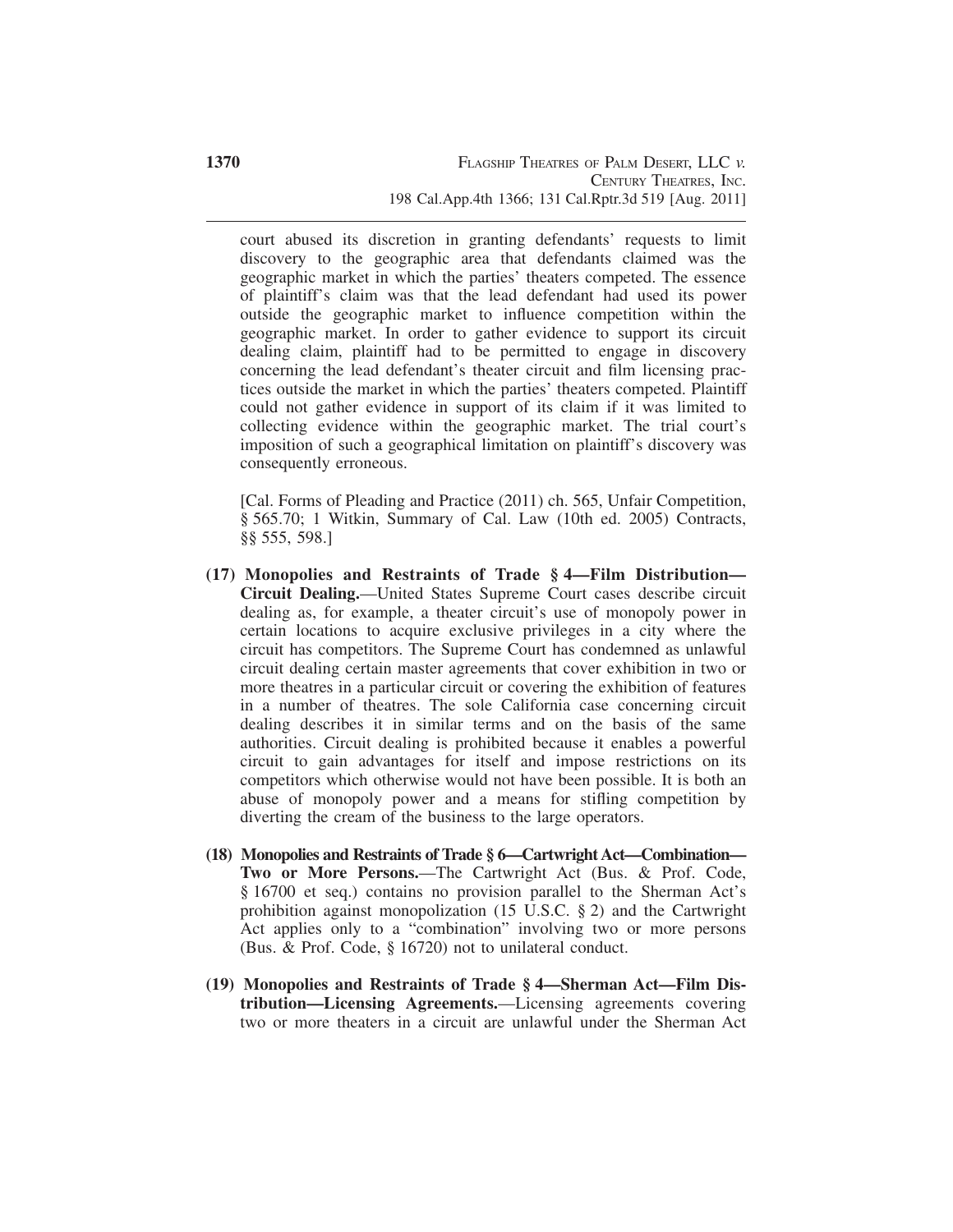because they eliminate the possibility of bidding for films theatre by theatre. In that way they eliminate the opportunity for the small competitor to obtain the choice first runs, and put a premium on the size of the circuit. They are, therefore, devices for stifling competition and diverting the cream of the business to the large operators.

#### **COUNSEL**

Perkins Coie, Thomas L. Boeder, Jessica E. Eiting and Melora M. Garrison for Plaintiff and Appellant.

Blecher & Collins, Maxwell M. Blecher, David W. Kesselman and Theo G. Arbucci for Defendants and Respondents.

## **OPINION**

**ROTHSCHILD, J.**—This is an antitrust action concerning the distribution and exhibition of motion pictures. Flagship Theatres of Palm Desert, LLC (Flagship), owns a movie theater called the "Cinemas Palme d'Or" (the Palme) with 10 screens. Flagship owns no other theaters. Century Theatres, Inc. (Century), owns a nearby movie theater called the "Century 15 at the River" (the River) with 15 screens. Century owns a large theater circuit of over 1,000 screens, and in 2006 Century was acquired by Cinemark USA, Inc. (Cinemark), resulting in a combined circuit of several thousand screens. Many of Century's theaters are in noncompetitive markets.

Flagship filed this antitrust action against Century and two film distributors, alleging that Century has used the power deriving from both the size of its theater circuit and its many theaters in noncompetitive markets to undermine the competitive process through which theaters bid for and obtain licenses to exhibit first-run films. According to Flagship, under previous ownership the River and the Palme obtained roughly equal numbers of first-run films, but under Century the River now obtains licenses for far more first-run films than the Palme, the few that are left to the Palme are commercially inferior, and the imbalance is not based on the relative merits of the Palme's and the River's bids. On the contrary, according to Flagship, superior bids by the Palme are often rejected in favor of inferior bids by the River as a result of Century's abuse of the power of its circuit.

After Flagship voluntarily dismissed the distributors and amended its pleadings to add Cinemark as a defendant, Century and Cinemark (collectively defendants) moved for summary judgment. They argued, inter alia, that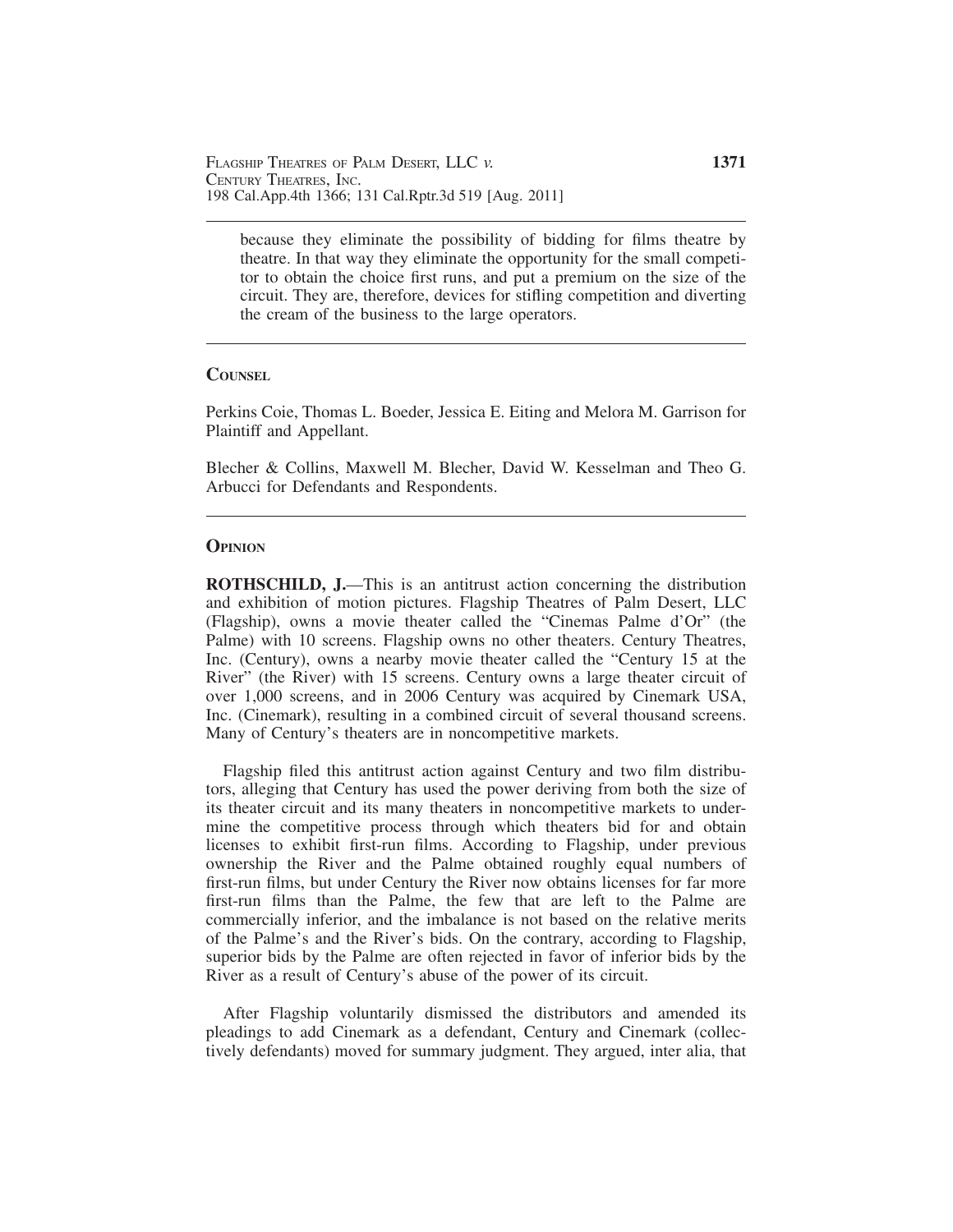Flagship could not show antitrust injury and could not show that Century had market power in the market in which the Palme and the River compete. The trial court agreed and entered judgment against Flagship. We reverse.

### **BACKGROUND**

Flagship operates the Palme, a 10-screen movie theater in Palm Desert, California. Century operates the River, a 15-screen movie theater in the neighboring community of Rancho Mirage, California. The Palme and the River are located less than two miles apart on Highway 111, a major thoroughfare running through the Coachella Valley. Previously, when the Palme and the River were being operated by Flagship's and Century's predecessors, film distributors granted "clearances" to the River and the Palme with respect to each other, meaning that a distributor licensing a film to the River would agree not to license the same film to play at the Palme at the same time, and vice versa.

Century began operating the River in approximately July 2002 and continued its predecessor's practice of requesting clearances for the River with respect to the Palme. Before being acquired by Cinemark in 2006, Century operated movie theaters at 80 locations across 12 states, featuring a total of more than 1,000 screens.<sup>1</sup> Flagship introduced evidence that as of 2006, only approximately 12 to 14 of Century's 80 theaters were in competitive markets.

Flagship's only theater is the Palme, which Flagship acquired in 2003. Two of Flagship's founders previously formed another business entity, Flagship Theatre Corporation, which operates only one theater, located in a noncompetitive market.

In July 2006, Flagship filed the instant lawsuit against Century and two film distributors. The complaint alleged claims for restraint of trade in violation of the Cartwright Act (Bus. & Prof. Code,  $\S 16700$  et seq.),<sup>2</sup> unfair competition in violation of the unfair competition law (§ 17200 et seq.; hereafter UCL), and intentional interference with prospective economic advantage. Flagship later filed a first amended complaint and a second amended complaint, alleging similar claims and adding Cinemark as a defendant. Flagship also eventually dismissed the distributor defendants.

Flagship alleged that before Century began to operate the River, film distributors licensed roughly equal numbers of first-run films to the River and

<sup>1</sup> Flagship introduced evidence that as of June 2008, the resulting Cinemark theater circuit operated theaters with 3,483 screens at 270 locations and was the third largest theater circuit in

<sup>&</sup>lt;sup>2</sup> All subsequent statutory references are to the Business and Professions Code unless otherwise indicated.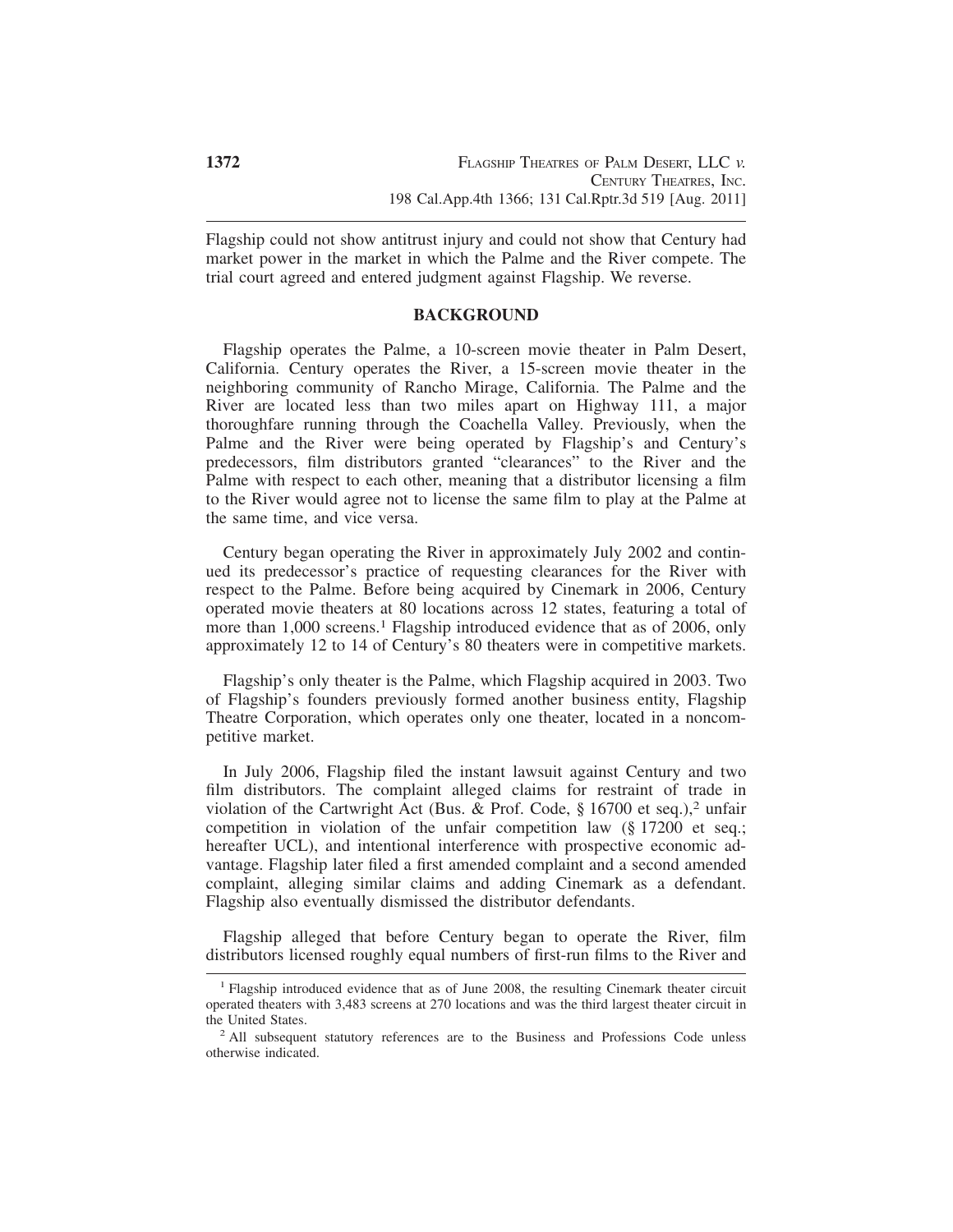the Palme, with the Palme "generally receiving the larger share." After Century began operating the River, however, distributors licensed roughly three times as many first-run films to the River as to the Palme, and the films licensed to the Palme were generally "inferior films" that were expected to "generate far lower box office revenue than those licensed to Century." Flagship alleged that Century obtained such favorable treatment for the River, to the detriment of the Palme, by using the bargaining power deriving from both the size of Century's circuit and its operation of numerous theaters in noncompetitive markets. Flagship alleged that Century's conduct constituted unlawful "circuit dealing," which violates the long-standing antitrust law requirement that "films be licensed on a theater by theater, film by film basis."

In 2008, defendants moved for summary judgment. Defendants argued that Flagship's antitrust claim under the Cartwright Act failed because (1) the clearances Century obtained for the River against the Palme were lawful, (2) Century did not have sufficient market power in the geographic market in which the Palme and the River compete—which defendants contended was the entire Coachella Valley—to cause competitive harm in that market, and (3) Flagship could not demonstrate antitrust injury. Defendants further argued that because the Cartwright Act claim failed, Flagship's UCL and intentional interference with prospective economic advantage claims failed as well.

Flagship filed opposition and, in the alternative, requested a continuance in order to complete outstanding discovery. Flagship argued that defendants' motion was based on "the false assumption that this is just a case about clearances" and contended to the contrary that the case is based on Century's methods of negotiating with and licensing films from distributors, which deprived the Palme "of the opportunity to fairly compete to license any but a handful of first-run films."

The trial court granted defendants' motion and entered judgment against Flagship. The court agreed with defendants that Flagship failed to create a disputed issue of material fact regarding (1) antitrust injury, (2) the contention that the geographic market in which the Palme and the River compete is the entire Coachella Valley, and (3) the contention that Century lacks market power in that market. Flagship timely appealed.

## **STANDARD OF REVIEW**

We review the trial court's ruling on a motion for summary judgment de novo. (*Buss v. Superior Court* (1997) 16 Cal.4th 35, 60 [65 Cal.Rptr.2d 366, 939 P.2d 766].)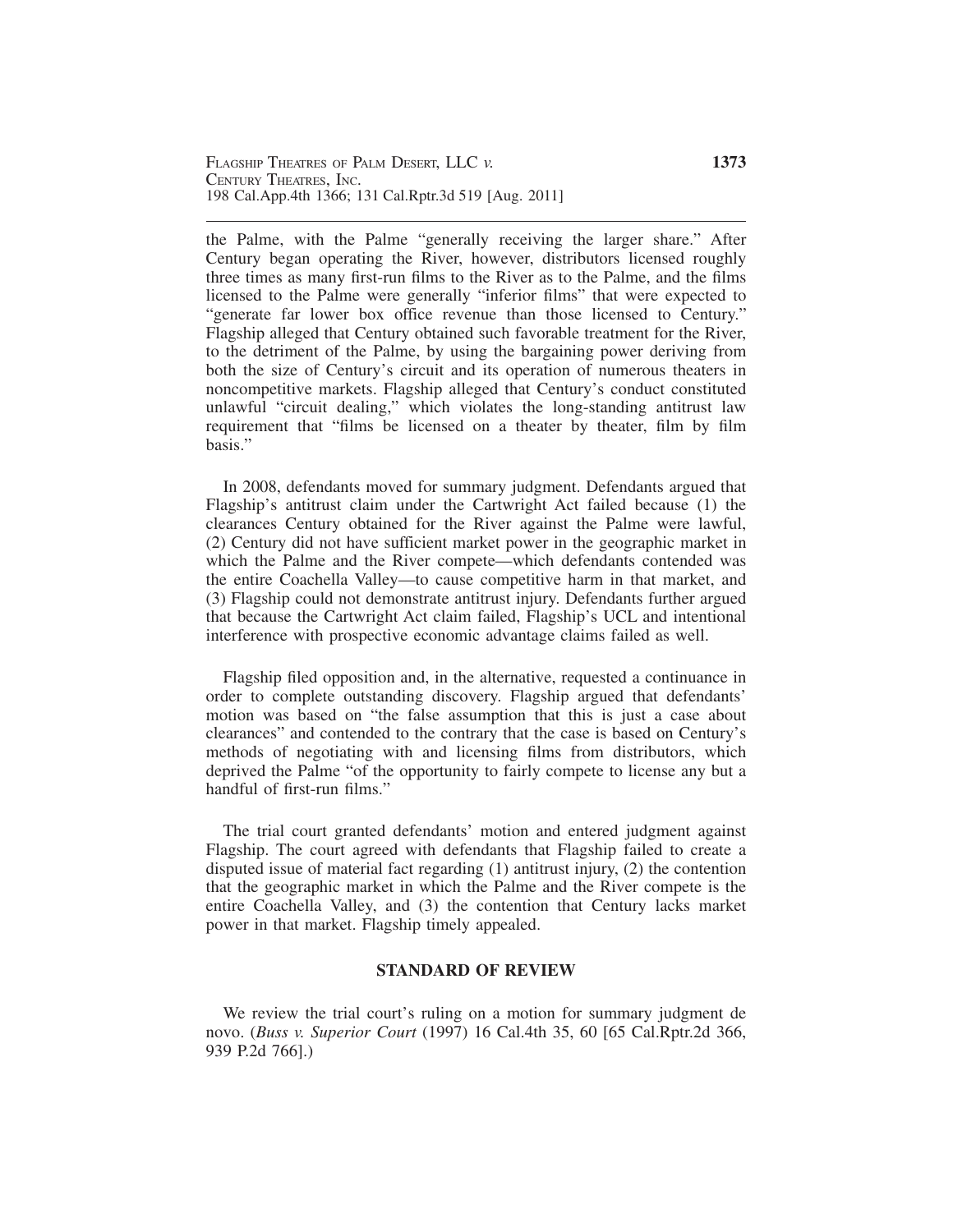## **DISCUSSION**

## I. Summary of Principles of Antitrust Law and Overview of Claims

**(1)** The Cartwright Act states that "[e]xcept as provided in this chapter, every trust is unlawful, against public policy and void." (§ 16726.) Section 16720 defines the term "trust" as "a combination of capital, skill or acts by two or more persons" for certain enumerated anticompetitive purposes, including "[t]o create or carry out restrictions in trade or commerce." (§ 16720, subd. (a).) That prohibition is analogous to the catchall language of section 1 of the Sherman Act (15 U.S.C.  $\S$  1), which prohibits "[e]very contract, combination . . . , or conspiracy, in restraint of trade or commerce." (See *Aguilar v. Atlantic Richfield Co.* (2001) 25 Cal.4th 826, 838 [107 Cal.Rptr.2d 841, 24 P.3d 493] (hereafter *Aguilar*).) Thus, although the Cartwright Act was not patterned after the Sherman Act (*State of California ex rel. Van de Kamp v. Texaco, Inc.* (1988) 46 Cal.3d 1147, 1164 [252 Cal.Rptr. 221, 762 P.2d 385], superseded by statute on other grounds as stated in *Stop Youth Addiction, Inc. v. Lucky Stores, Inc.* (1998) 17 Cal.4th 553, 570 [71 Cal.Rptr.2d 731, 950 P.2d 1086]), federal case law interpreting the Sherman Act is often a useful aid in interpreting the Cartwright Act (*SC Manufactured Homes, Inc. v. Liebert* (2008) 162 Cal.App.4th 68, 84 [76 Cal.Rptr.3d 73]).

**(2)** Under both Cartwright Act and Sherman Act case law, some restraints of trade are treated as per se unlawful, while others are analyzed under the "rule of reason." "In general, only unreasonable restraints of trade are prohibited. [Citation.] However, 'there are certain agreements or practices which because of their pernicious effect on competition and lack of any redeeming virtue are conclusively presumed to be unreasonable and therefore illegal without elaborate inquiry as to the precise harm they have caused or the business excuse for their use.' [Citation.] Among these per se violations is the concerted refusal to deal with other traders, or, as it is often called, the group boycott. [Citations.]" (*Marin County Bd. of Realtors, Inc. v. Palsson* (1976) 16 Cal.3d 920, 930–931 [130 Cal.Rptr. 1, 549 P.2d 833] (hereafter *Marin County*).) Under the rule of reason, the challenged conduct is unlawful only if its anticompetitive effects outweigh its procompetitive effects. (See, e.g., *Exxon Corp. v. Superior Court* (1997) 51 Cal.App.4th 1672, 1680–1681 [60 Cal.Rptr.2d 195].)<sup>3</sup>

<sup>3</sup> Flagship has also alleged a claim under the UCL. The UCL does not proscribe specific practices. Rather, it defines "unfair competition" to include "any unlawful, unfair or fraudulent business act or practice." (§ 17200.)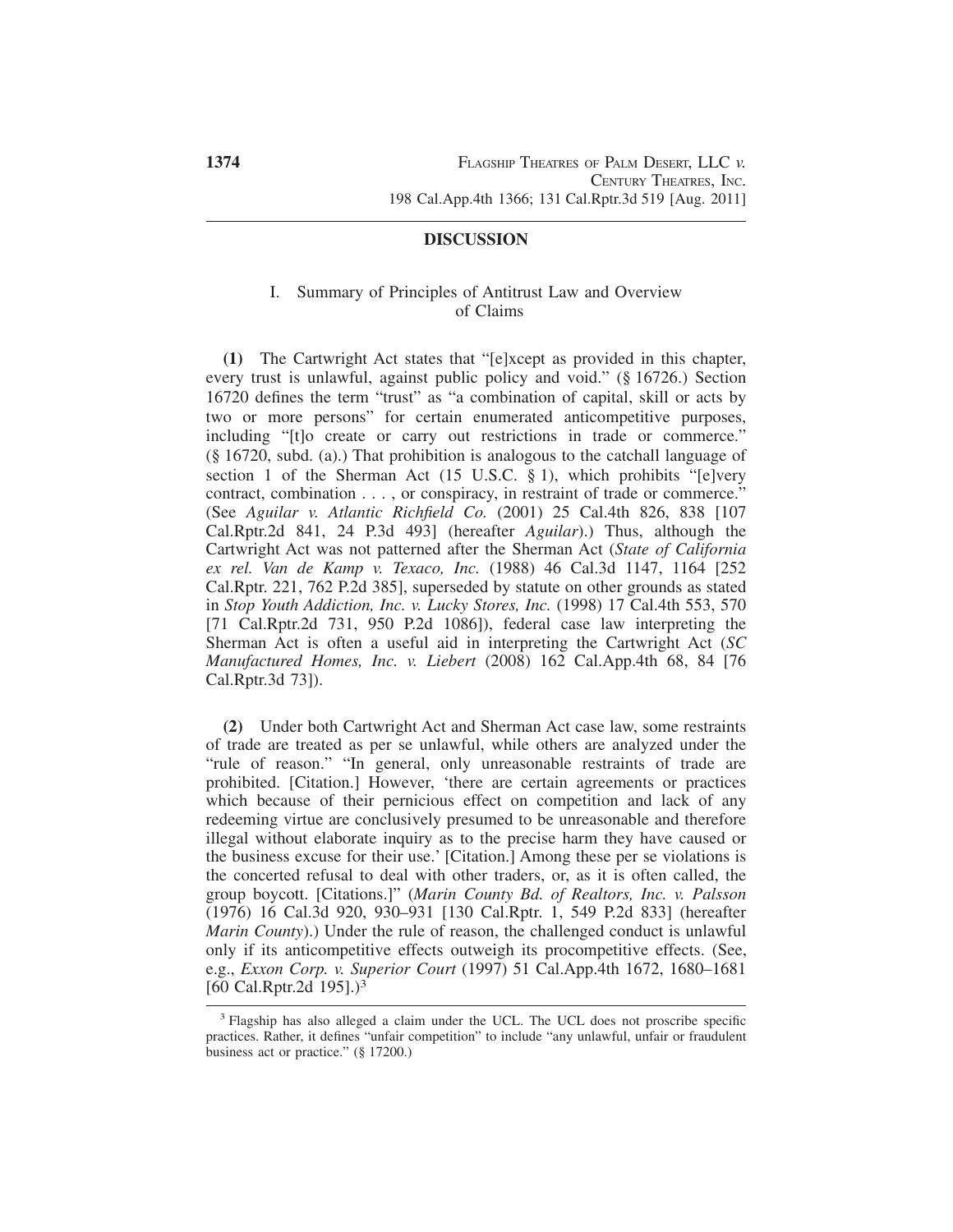**(3)** Because the parties' characterizations of Flagship's claims differ considerably, we briefly summarize them here before turning to analysis of the parties' arguments on the merits. According to defendants, Flagship's claims are essentially challenges to Century's practice of obtaining clearances from film distributors. ("[Flagship] is really complaining about Century's clearance requests.") A clearance is an exclusive right that a film distributor grants to a theater in connection with the licensing of a film. It prohibits the distributor from licensing the film for exhibition at certain other theaters, either identified by name or located within a specified geographic region, while the film is being shown at the theater that obtained the clearance. (See, e.g., *Soffer v. National Amusements Inc.* (D.Conn., Jan. 10, 1996, Civ. No. 3:91CV472 (AVC)) 1996 U.S.Dist. Lexis 19751, p. \*6; *Orson, Inc. v. Miramax Film Corp.* (E.D.Pa. 1994) 862 F.Supp. 1378, 1386, fn. 10.) Federal case law applying the Sherman Act has treated clearances as vertical nonprice restraints that are evaluated under the rule of reason.<sup>4</sup> (See *Theee Movies of Tarzana v. Pacific Theatres, Inc.* (9th Cir. 1987) 828 F.2d 1395, 1398 (hereafter *Theee Movies*).) There are no published California cases evaluating the legality of clearances under the Cartwright Act.

**(4)** According to Flagship, this is a "circuit dealing" case, not a case challenging clearances in the absence of circuit dealing. The case law contains no general definition of prohibited circuit dealing, but it is generally characterized as "the pooling of the purchasing power of an entire circuit in bidding for films," which undermines the competitive process of bidding for film licenses "theatre by theatre." (*United States v. Paramount Pictures* (1948) 334 U.S. 131, 154 [92 L.Ed. 1260, 68 S.Ct. 915] (hereafter *Paramount Pictures*).)

**(5)** One type of prohibited circuit dealing is a form of monopoly leveraging, that is, "a monopolist's use of power in one market to gain an advantage in a related market." (Sullivan & Grimes, The Law of Antitrust: An Integrated Handbook (2000) § 3.4b1, p. 106.) For example, one of the United States Supreme Court cases concerning circuit dealing addressed certain "master agreements" between distributors and movie theater circuits that "lumped together towns in which the [circuits] had no competition and towns in which there were competing theaters." (*United States v. Griffıth* (1948) 334 U.S. 100, 102–103 [92 L.Ed. 1236, 68 S.Ct. 941] (hereafter *Griffıth*).) The court explained the anticompetitive character of this kind of circuit dealing as follows: "A [circuit] with a monopoly of theatres in any one town commands the entrance for all films into that area. If [the circuit] uses that strategic position to acquire exclusive privileges in a city where [it] has competitors, [it] is employing [its] monopoly power as a trade weapon against [the

<sup>4</sup> Vertical restraints are restraints embodied in agreements between parties at different levels of the distribution chain (for example, between a wholesaler and a retailer).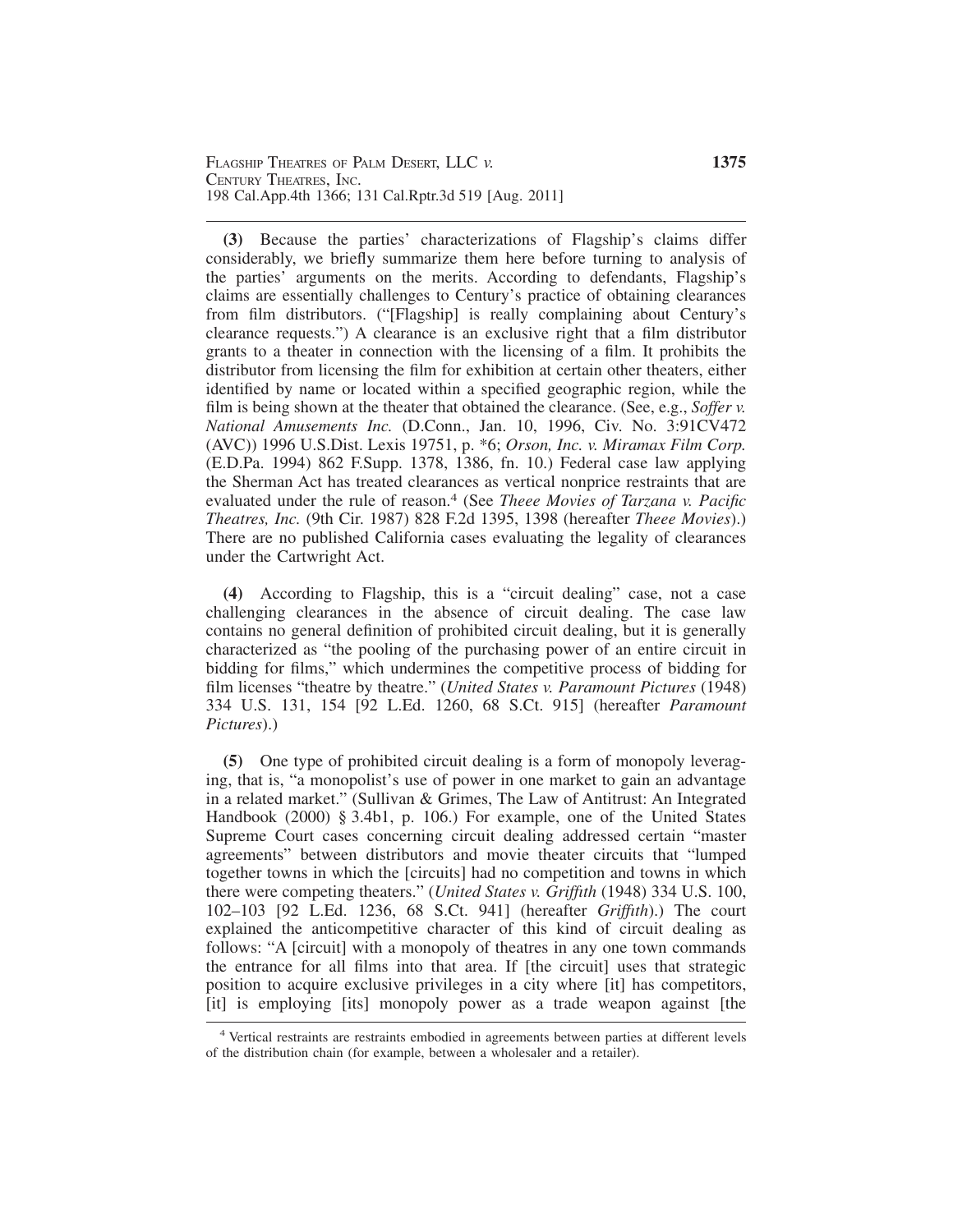circuit's] competitors. It may be a feeble, ineffective weapon where [the circuit] has only one closed or monopoly town. But as those towns increase in number throughout a region, [the circuit's] monopoly power in them may be used with crushing effect on competitors in other places. [The circuit] need not be as crass as the exhibitors in *United States* v. *Crescent Amusement Co.* [(1944) 323 U.S. 173 [89 L.Ed. 160, 65 S.Ct. 254]] in order to make [its] monopoly power effective in [its] competitive situations. Though [the circuit] makes no threat to withhold the business of [its] closed or monopoly towns unless the distributors give [it] the exclusive film rights in the towns where [it] has competitors, the effect is likely to be the same where the two are joined. When the buying power of the entire circuit is used to negotiate films for . . . competitive as well as . . . closed towns, [the circuit] is using monopoly power to expand [its] empire. . . . [¶] The consequence of such a use of monopoly power is that films are licensed on a non-competitive basis in what would otherwise be competitive situations." (*Griffıth, supra*, 334 U.S. at pp. 107–108.)

**(6)** Another United States Supreme Court case, however, discerned a second and independent basis on which a film licensing agreement that covers multiple theaters within a circuit (i.e., a "circuit deal") can constitute an antitrust violation regardless of whether it involves monopoly leveraging. (*Paramount Pictures, supra*, 334 U.S. at pp. 153–155.) The case discussed certain "formula deals"—namely, "licensing agreement[s] with a circuit of theatres in which the license fee of a given feature is measured, for the theatres covered by the agreement, by a specified percentage of the feature's national gross"—and "master agreements"—namely, film licensing agreements "that cover exhibition in two or more theatres in a particular circuit." (*Id.* at pp. 153–154.) The court explained that "[t]he formula deals and master agreements are unlawful restraints of trade in two respects." (*Id.* at p. 154.) First, the combination of "closed towns" with "competitive situations" constituted "a misuse of monopoly power" (i.e., unlawful monopoly leveraging). (*Id.* at pp. 155, 154.) Second, licensing agreements covering multiple theaters within a particular circuit are unlawful because "they eliminate the possibility of bidding for films theatre by theatre. In that way they eliminate the opportunity for the small competitor to obtain the choice first runs, and put a premium on the size of the circuit. They are, therefore, devices for stifling competition and diverting the cream of the business to the large operators." (*Id.* at p. 154.)

Circuit dealing in either of these forms has been held per se unlawful under the Sherman Act (*Paramount Pictures, supra*, 334 U.S. at pp. 153–155; *Griffıth, supra*, 334 U.S. at pp. 106–109), but the most recent United States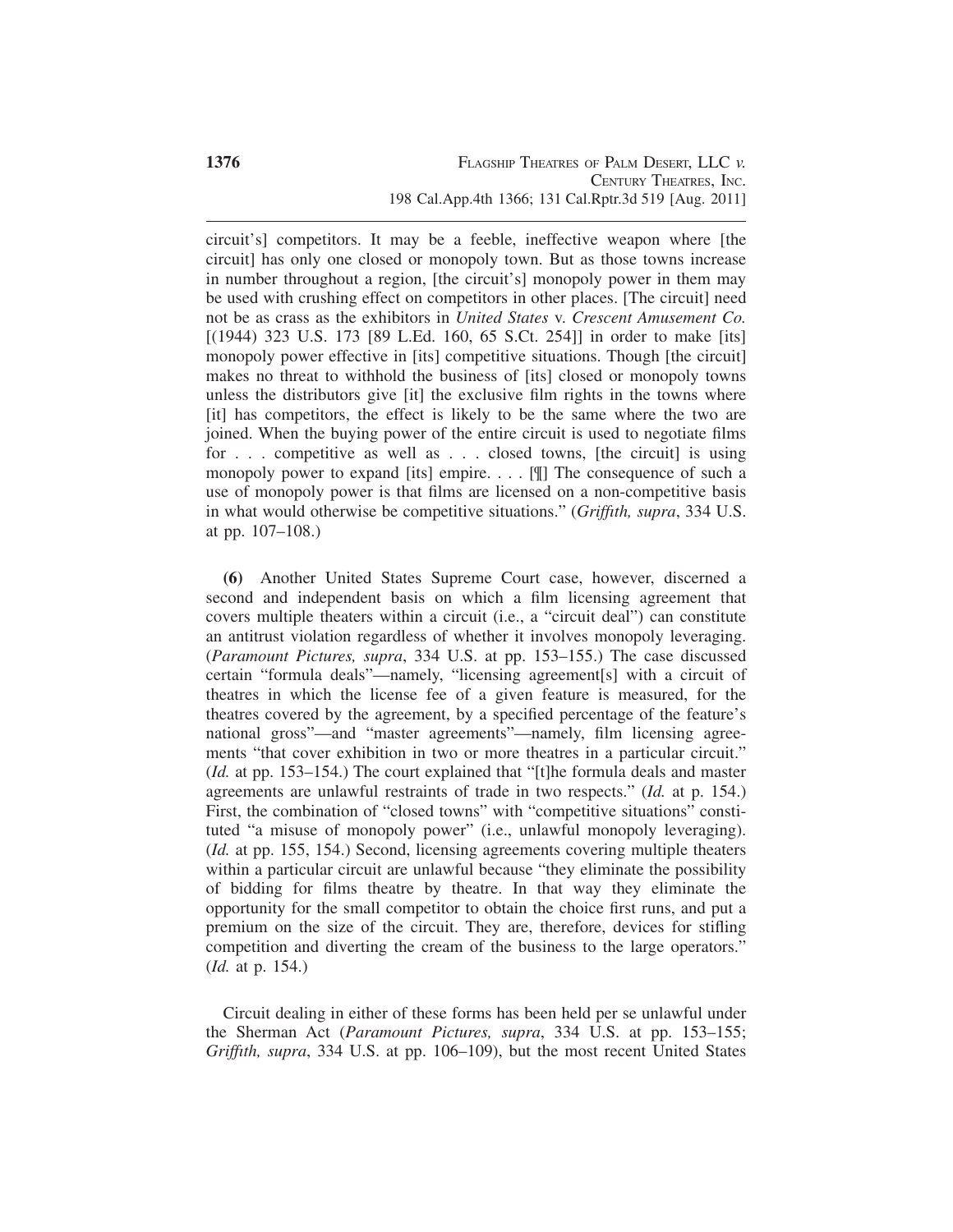Supreme Court cases to so hold were decided in 1948.<sup>5</sup> No California Supreme Court case addresses the legality of circuit dealing under the Cartwright Act. The sole California Court of Appeal case on the issue is *Redwood Theatres, Inc. v. Festival Enterprises, Inc.* (1988) 200 Cal.App.3d 687 [248 Cal.Rptr. 189] (hereafter *Redwood Theatres*).<sup>6</sup> It acknowledged that the United States Supreme Court held circuit dealing per se unlawful under the Sherman Act but also recognized that both federal antitrust law and the structure of the film industry have undergone considerable development since the late 1940's. (*Redwood Theatres*, at pp. 697–698.) *Redwood Theatres* also recognized that the federal case law distinguishes two grounds for finding circuit dealing illegal, one that involves "misuse of monopoly power" and another that would apply "even where all of the markets within a circuit were competitive." (*Id.* at p. 696.) The court then observed that "[i]n the present case, the issue of abuse of monopoly power is no longer raised." (*Ibid.*) The court proceeded to survey antitrust law in several related areas, including boycotts and vertical restraints, and ultimately concluded that the plaintiff's circuit dealing claim (which was not a monopoly leveraging claim) was subject to rule of reason analysis under the Cartwright Act. (*Redwood Theatres*, at p. 713.)

#### II. Antitrust Injury

Our analysis necessarily begins with the grounds on which the trial court granted defendants' motion for summary judgment.<sup>7</sup> The trial court agreed with defendants' argument that Flagship could not show antitrust injury. On appeal, Flagship argues that the trial court erred, and we agree. Defendants'

<sup>5</sup> *Griffıth* acknowledged that "[l]arge-scale buying is not, of course, unlawful *per se*" and "may yield price or other lawful advantages to the buyer." (*Griffıth, supra*, 334 U.S. at p. 108.) But the opinion went on to state that large-scale buying "may not, however, be used to monopolize or to attempt to monopolize interstate trade or commerce. Nor . . . may it be used to stifle competition by denying competitors less favorably situated access to the market." (*Ibid.*) Given the court's per se condemnation of circuit dealing on both the monopoly leveraging theory and the elimination of theater-by-theater bidding theory, we conclude that the court's recognition that not *all* large-scale buying is unlawful per se was not meant to imply that circuit dealing in particular is subject to rule of reason analysis.<br><sup>6</sup> Our search of all federal and state court case law found only a handful of cases even

potentially touching on the issue. *Redwood Theatres* was the only state court case, and the remaining post-1940's cases contained no useful discussion of the issue.<br><sup>7</sup> In general, an appellate court reviews only the trial court's ultimate decision, not the

reasoning on which it was based, and we may affirm the decision on any valid theory. (*J.B. Aguerre, Inc. v. American Guarantee & Liability Ins. Co.* (1997) 59 Cal.App.4th 6, 15–16 [68 Cal.Rptr.2d 837].) In an appeal from a summary judgment, however, we are statutorily prohibited from affirming the judgment on a ground not relied on by the trial court unless we first afford the parties an opportunity for supplemental briefing on the issue. (Code Civ. Proc., § 437c, subd. (m)(2).) Our analysis accordingly focuses at the outset on the trial court's grounds for its decision.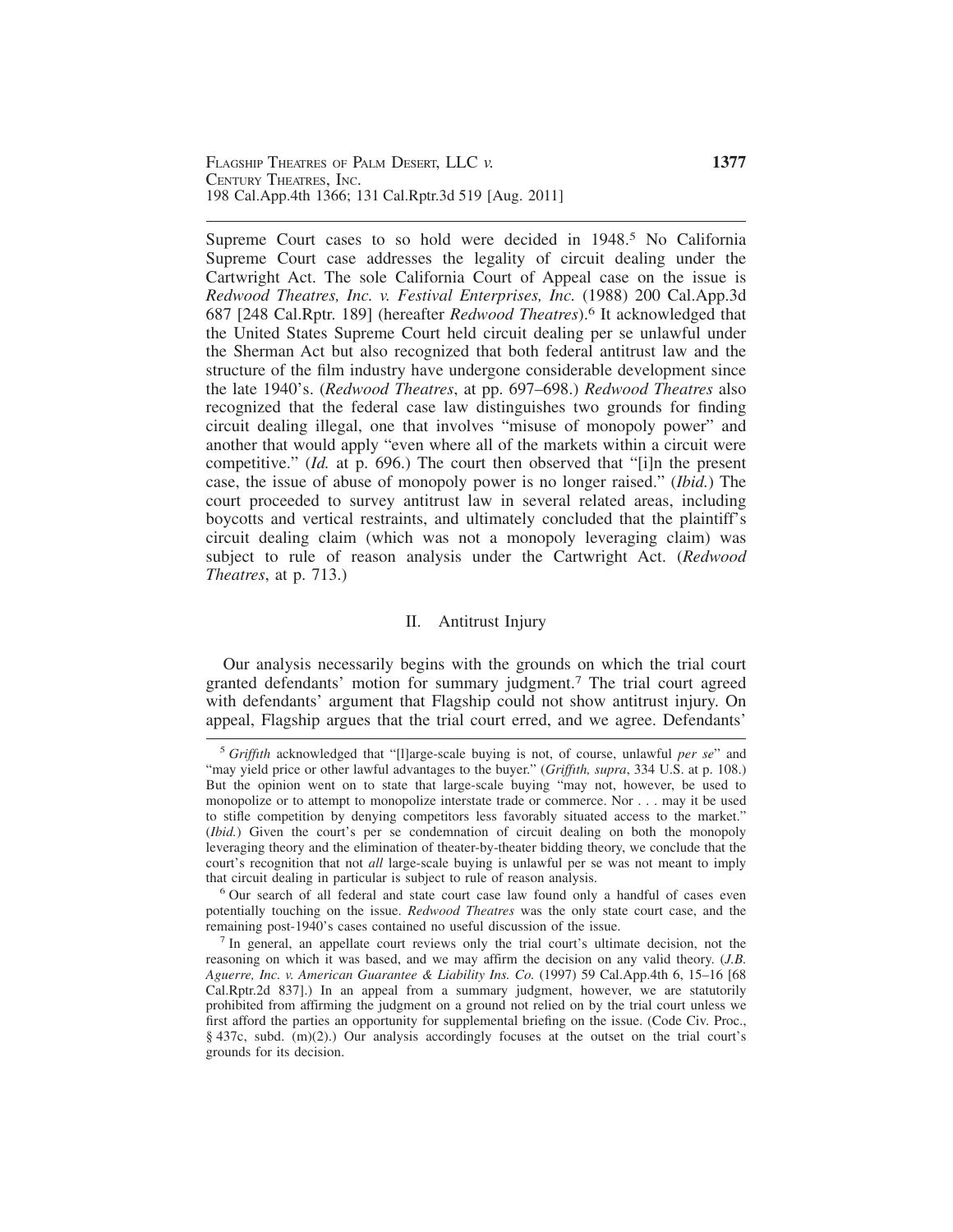argument is based on a legally erroneous conception of the antitrust injury requirement, so defendants failed to carry their initial burden on the issue.

The antitrust injury requirement originates in a case decided by the United States Supreme Court under federal antitrust law, *Brunswick Corp. v. Pueblo Bowl-O-Mat, Inc.* (1977) 429 U.S. 477 [50 L.Ed.2d 701, 97 S.Ct. 690] (hereafter *Brunswick*). In that case, the plaintiff bowling alleys challenged the defendant corporation's acquisition of several competitor bowling alleys that otherwise would have gone out of business. The plaintiffs' alleged damages were the profits they had lost by being forced to compete with the acquired bowling alleys. (*Id.* at pp. 480–483.) Thus, the issue presented for review was "whether antitrust damages are available where the sole injury alleged is that competitors were continued in business, thereby denying [the plaintiffs] an anticipated increase in market shares." (*Id.* at p. 484.)

**(7)** The Supreme Court concluded that antitrust damages are not available under those circumstances. The court described the plaintiffs' case as complaining that by acquiring the failing bowling alleys, the defendant "preserved competition, thereby depriving [the plaintiffs] of the benefits of increased concentration." (*Brunswick, supra*, 429 U.S. at p. 488.) Thus, the damages the plaintiffs sought were "designed to provide them with the profits they would have realized had competition been reduced. The antitrust laws, however, were enacted for 'the protection of *competition*, not *competitors*,' [citation]. It is inimical to the purposes of these laws to award damages for the type of injury claimed here." (*Ibid.*) Accordingly, the court held that for the plaintiffs to recover damages for antitrust violations, they "must prove *antitrust* injury, which is to say injury of the type the antitrust laws were intended to prevent and that flows from that which makes defendants' acts unlawful." (*Id.* at p. 489; see generally 2A Areeda et al., Antitrust Law (3d ed. 2007) ¶ 337, pp. 82–96.)

**(8)** *Brunswick* was an antimerger case decided under the Clayton Act (15 U.S.C. § 12 et seq.), but subsequent federal case law makes clear that the antitrust injury requirement also applies to other federal antitrust violations. (See, e.g., *MetroNet Services Corp. v. Qwest Corp.* (9th Cir. 2004) 383 F.3d 1124, 1130.) California case law holds that the requirement applies to Cartwright Act claims as well. (See, e.g., *Morrison v. Viacom, Inc.* (1998) 66 Cal.App.4th 534, 548 [78 Cal.Rptr.2d 133].)

**(9)** In addition, the antitrust injury requirement applies to cases alleging conduct that is per se unlawful as well as to cases governed by the rule of reason. In *Atlantic Richfield Co. v. USA Petroleum Co.* (1990) 495 U.S. 328 [109 L.Ed.2d 333, 110 S.Ct. 1884] (hereafter *Atlantic Richfield*), the United States Supreme Court explained the point as follows: "Actions *per se*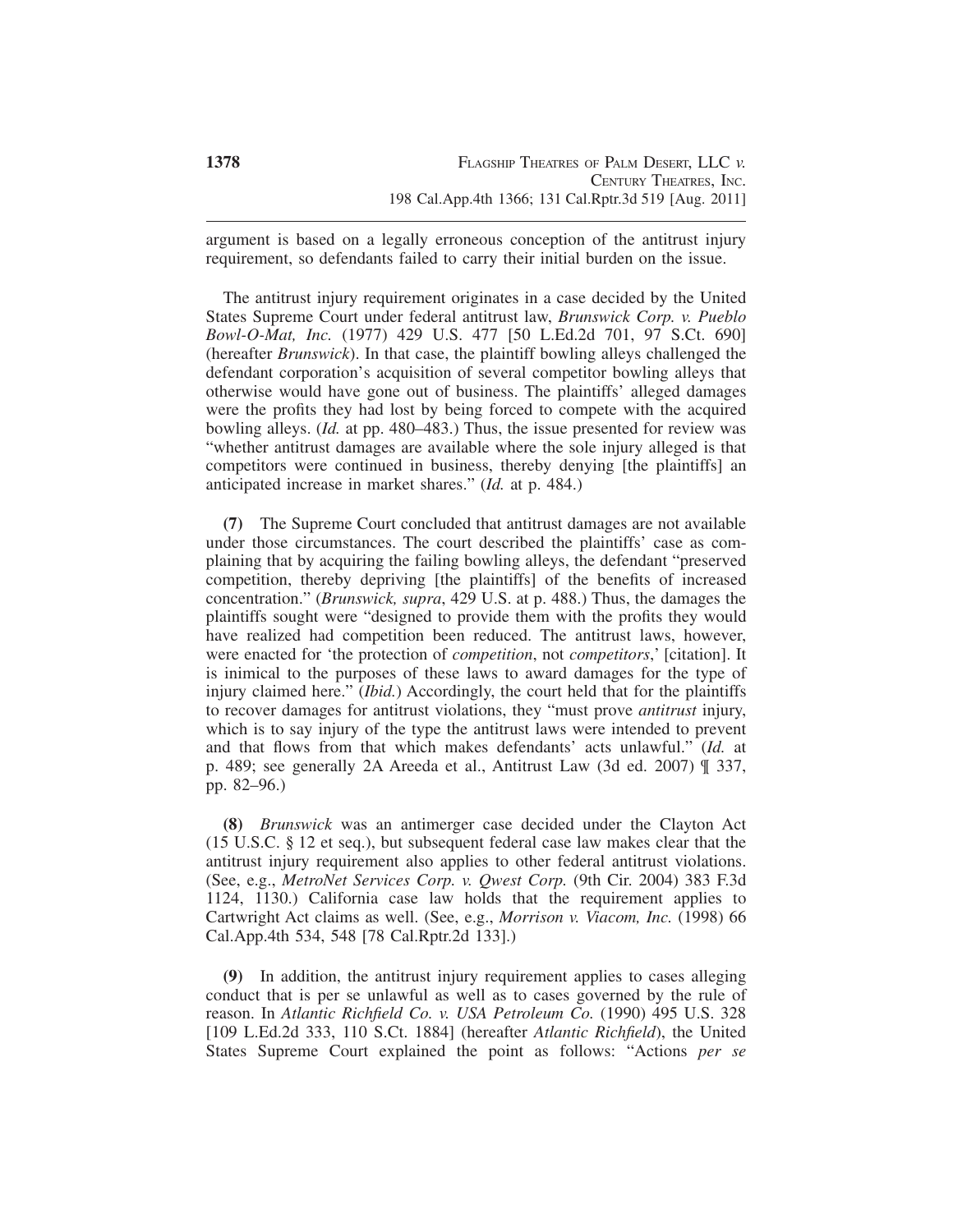unlawful under the antitrust laws may nonetheless have *some* procompetitive effects, and private parties might suffer losses therefrom. [Citations.] Conduct in violation of the antitrust laws may have three effects, often interwoven: In some respects the conduct may reduce competition, in other respects it may increase competition, and in still other respects effects may be neutral as to competition. The antitrust injury requirement ensures that a plaintiff can recover only if the loss stems from a competition-*reducing* aspect or effect of the defendant's behavior. The need for this showing is at least as great under the *per se* rule as under the rule of reason."<sup>8</sup> (495 U.S. at pp. 342–344, fn. omitted.)

**(10)** The antitrust injury requirement does *not*, however, require an antitrust plaintiff to show actual harm to competition. The United States Supreme Court made the point explicit in *Brunswick*, the very case in which the antitrust injury requirement originated. As the court stated, the antitrust injury requirement does not mean that an antitrust plaintiff "must prove an actual lessening of competition in order to recover." (*Brunswick, supra*, 429 U.S. at p. 489, fn. 14.)

**(11)** That point was also a central holding of *Klor's v. Broadway-Hale Stores* (1959) 359 U.S. 207 [3 L.Ed.2d 741, 79 S.Ct. 705] (hereafter *Klor's*). In that case, the plaintiff household appliance retailer alleged that a major department store chain had induced 10 appliance manufacturers and their distributors not to sell to the plaintiff, or to sell to it "only at discriminatory prices and highly unfavorable terms." (*Id.* at p. 209.) The defendants submitted evidence that "there were hundreds of other household appliance retailers, some within a few blocks of [the plaintiff] who sold many competing brands of appliances, including those the defendants refused to sell to [the plaintiff]." (*Id.* at pp. 209–210.) On that basis, the defendants argued that the plaintiff could not recover, because nothing they were alleged to have done could have injured competition—the market was competitive and would remain so even if the plaintiff were entirely eliminated from it. The Supreme Court noted that the defense position would mean "that unless opportunities for customers to buy in a competitive market are reduced, a group of powerful businessmen may act in concert to deprive a single merchant, like [the owner of the plaintiff corporation], of the goods he needs to compete effectively." (*Id.* at p. 210.) The court rejected the defense position, holding that conduct that is otherwise forbidden by the antitrust laws "is not to be tolerated merely because the victim is just one merchant whose business is so small that his

<sup>&</sup>lt;sup>8</sup> We note that some lower courts have not used the term "antitrust injury" consistently, sometimes employing it "comprehensively to include injury-in-fact caused by the defendant" or the "impact on competition" of the defendant's alleged conduct. (2A Areeda et al., Antitrust Law, *supra*, ¶ 337a, p. 83; see generally *id*., pp. 83–84 & fns. 3, 4 [collecting cases].) We, however, "use that term in the precisely focused sense of *Brunswick*. (*Id*. pp. 83–84.)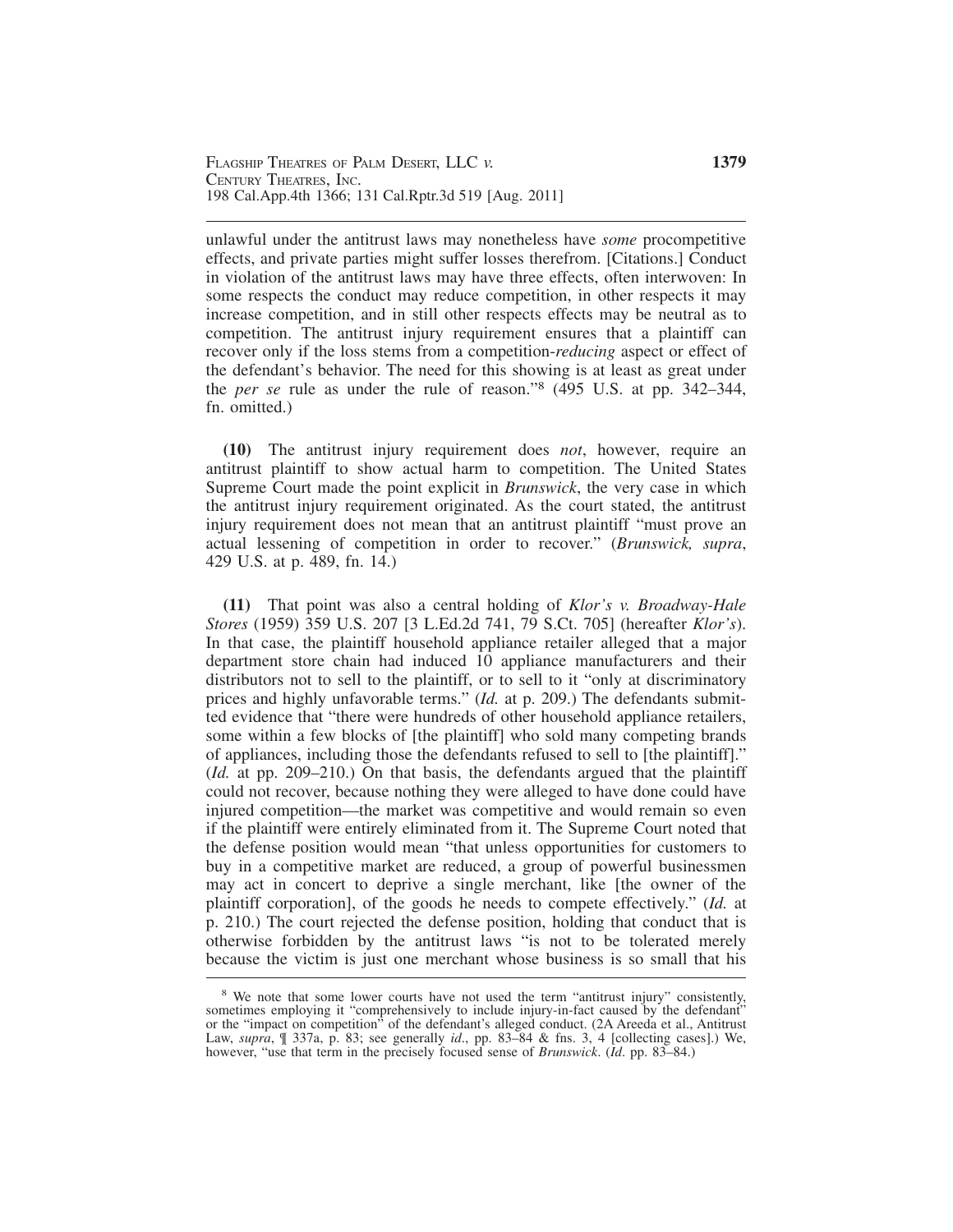destruction makes little difference to the economy." (*Id.* at p. 213.) The court further observed that "[m]onopoly can as surely thrive by the elimination of such small businessmen, one at a time, as it can by driving them out in large groups. **(12)** In recognition of this fact the Sherman Act has consistently been read to forbid all contracts and combinations 'which "tend to create a monopoly," ' whether 'the tendency is a creeping one' or 'one that proceeds at full gallop.' [Citation.]" (*Id.* at pp. 213–214.)

**(13)** *Klor's* has never been overruled on that point (or any other), and the California Supreme Court has applied the *Klor's* rule to claims under the Cartwright Act. "An anticompetitive practice 'is not to be tolerated merely because the victim is just one merchant whose business is so small that his destruction makes little difference to the economy.' " (*Marin County, supra*, 16 Cal.3d at p. 935, quoting *Klor's, supra*, 359 U.S. at p. 213.)

**(14)** In sum, the antitrust injury requirement means that an antitrust plaintiff must show that it was injured by the anticompetitive aspects or effects of the defendant's conduct, as opposed to being injured by the conduct's neutral or even procompetitive aspects (as in *Brunswick*). But to make that showing, the plaintiff need not show that the market has actually become less competitive than it would have been without the defendant's conduct—if the market contains numerous participants and is consequently competitive, and the plaintiff is a relatively small player whose injury or elimination would not materially affect market conditions, then the plaintiff is not thereby foreclosed from recovery.9

Both in the trial court and on appeal, defendants' antitrust injury argument has relied on the reasoning that was rejected by the United States Supreme Court in *Klor's* and by the California Supreme Court in *Marin County*. According to defendants, Flagship must show that Century's conduct actually rendered the relevant market uncompetitive (or less competitive), which might be evidenced by higher prices or lower supply. Thus, according to defendants, if Century's conduct has not yet "had an anticompetitive effect on consumers," then the market in which the Palme and the River compete must still be at least as competitive as it would have been without Century's conduct, so Flagship cannot show antitrust injury.

<sup>&</sup>lt;sup>9</sup> To prove an antitrust claim subject to the rule of reason, however, a plaintiff must prove that the anticompetitive effects of the defendant's conduct outweigh its procompetitive effects, which might require the plaintiff to prove that the market has actually become less competitive. That is irrelevant to our point here, which is that the antitrust injury requirement, which applies to cases under the rule of reason and the per se rule alike, does not require the plaintiff to show that the market has become less competitive.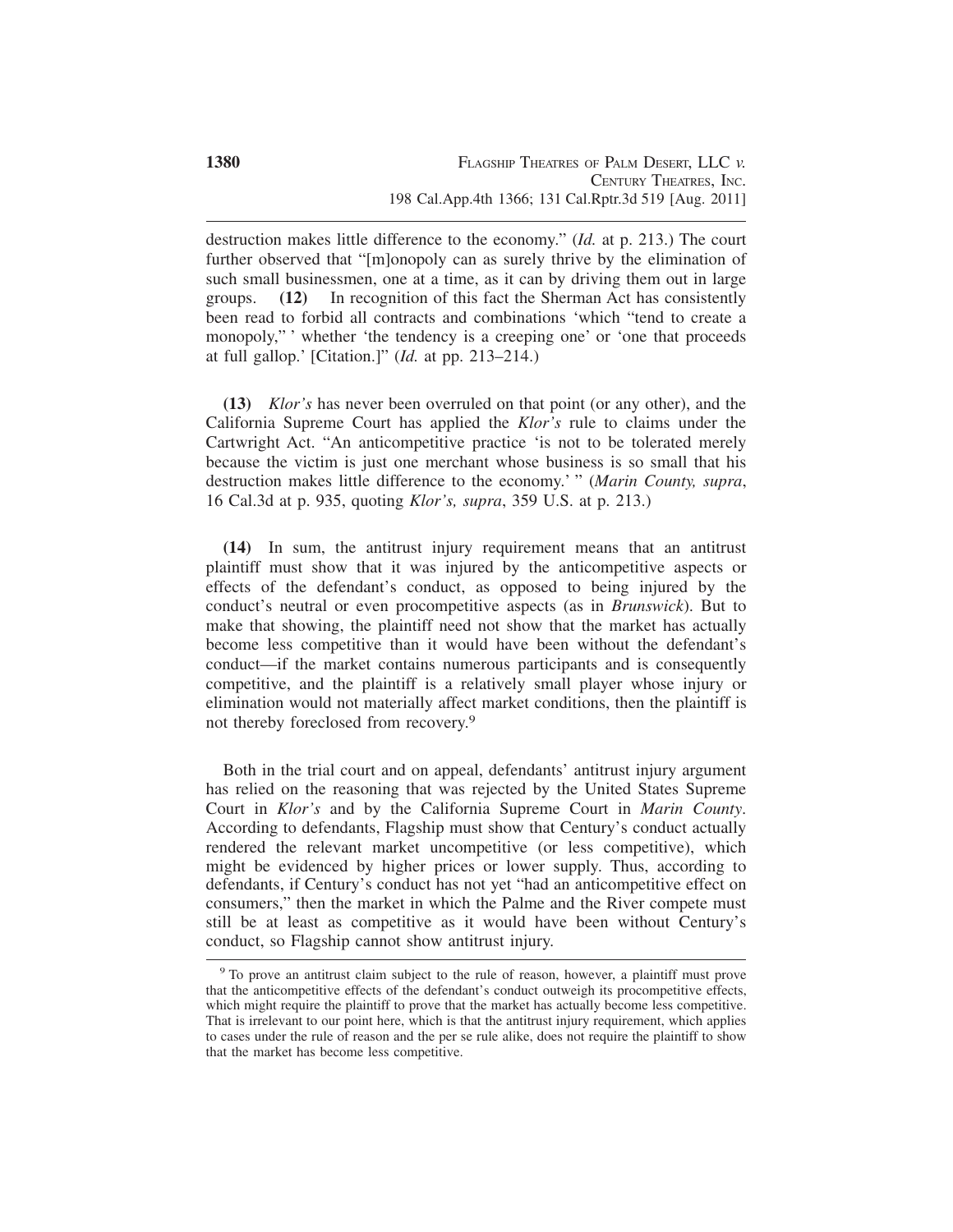The argument fails because, as a matter of law, Flagship may be able to prevail without showing that the market has become less competitive. No other conclusion is possible under *Klor's* and *Marin County*.

**(15)** Rather, the antitrust injury requirement means that in order to prevail on its antitrust claims, Flagship must show that its "loss stems from a competition-*reducing* aspect or effect of the defendant's behavior." (*Atlantic Richfield, supra*, 495 U.S. at p. 344.) Defendants have not introduced any evidence (or even argued) that Flagship does not have, or cannot reasonably obtain, sufficient evidence to make that showing, so defendants did not carry their initial burden in moving for summary judgment on this issue. (*Aguilar, supra*, 25 Cal.4th at pp. 854–855.)

For all of the foregoing reasons, we conclude that the trial court erred by granting summary judgment in favor of defendants on the basis of the antitrust injury requirement.

### III. Clearances and Market Power

As noted earlier, a clearance is an exclusive right that a film distributor grants to a theater in connection with the licensing of a film, prohibiting the distributor from licensing the film for exhibition at certain other theaters while the film is being shown at the theater that obtained the clearance. (See pt. I., *ante.*) In their motion for summary judgment, defendants stated that the Palme and the River "have had a long history of clearances under prior ownership" and that Century "has requested, and continues to request, clearances for [the River]." Defendants asserted that Flagship's lawsuit "is really complaining about Century's clearance requests," and defendants argued that Century's clearances are lawful under the standards articulated in antitrust case law. The trial court noted the argument but did not rule on its merits, instead granting summary judgment on the basis of defendants' arguments concerning antitrust injury and market definition. Defendants renew the argument concerning clearances in various forms on appeal, contending, for example, that the River's clearances are vertical nonprice restraints with procompetitive effects that render the clearances lawful under the rule of reason.

We have reviewed Flagship's original, first amended, and second amended complaints, as well as its opposition to defendants' summary judgment motion and its briefs on appeal, and we conclude that Flagship has never contended that defendants' clearances are unlawful independent of defendants' alleged circuit dealing. We therefore do not discuss defendants' argument except to note that clearances are vertical nonprice restraints governed by the rule of reason. (*Continental T. V., Inc. v. GTE Sylvania Inc.* (1977)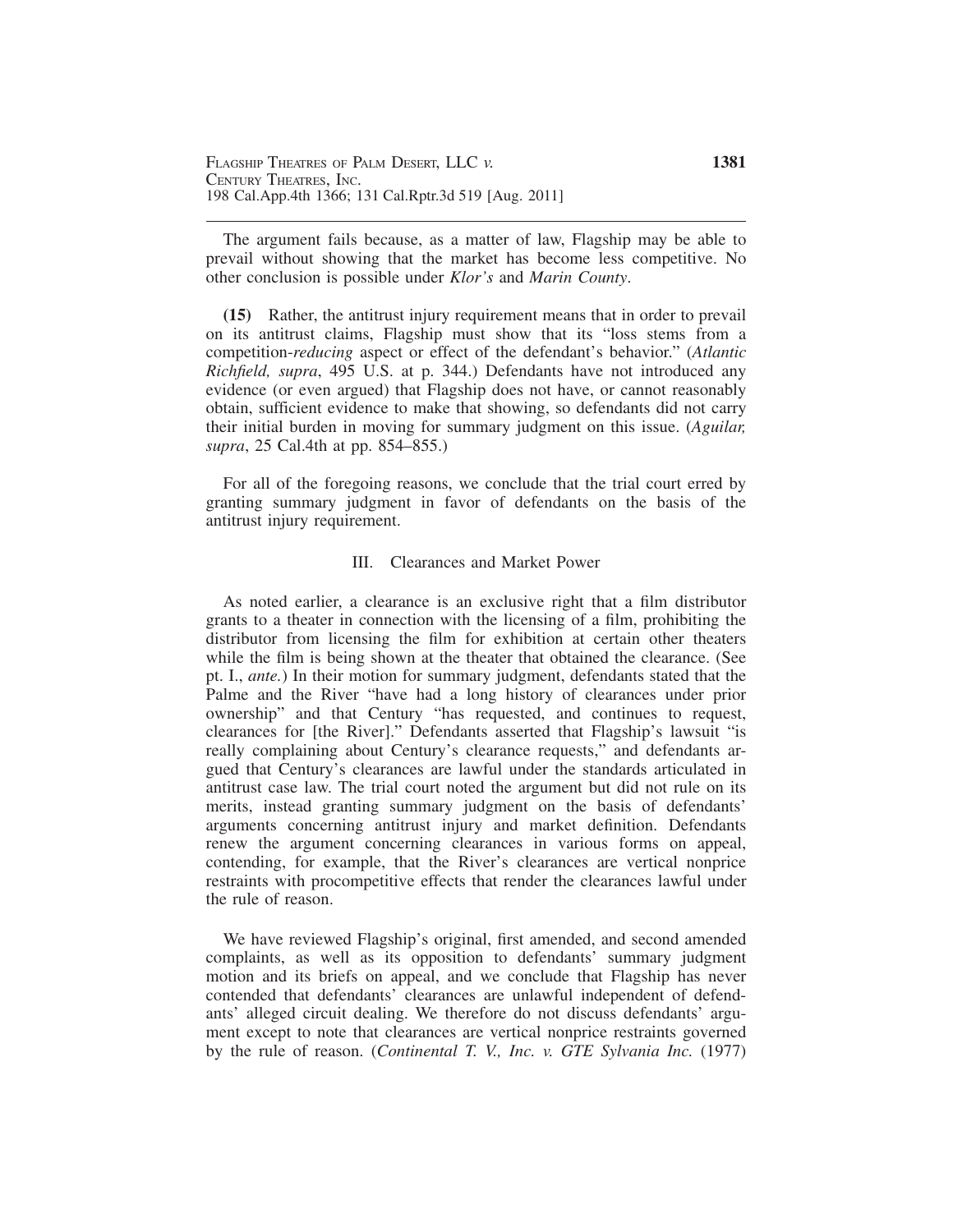433 U.S. 36, 57–59 [53 L.Ed.2d 568, 97 S.Ct. 2549] [vertical nonprice restraints are governed by the rule of reason]; *Theee Movies, supra*, 828 F.2d at p. 1398 [clearances are vertical nonprice restraints governed by the rule of reason].)

For the same reasons, we do not discuss defendants' arguments concerning market power and market definition. According to defendants, in order to show that the River's clearances with respect to the Palme are unlawful under the rule of reason, Flagship must show that defendants have market power in the market in which the Palme and the River compete. Defendants' contention that Flagship must show that defendants have market power in the market in which the Palme and the River compete—and that Flagship accordingly must define the boundaries of that market—is thus based on defendants' contention that Flagship's lawsuit is merely a challenge to defendants' clearances. Defendants have not argued that such a showing of market power is required in the context of a circuit dealing case (as opposed to a clearance case), so we do not discuss the issue either.

## IV. Circuit Dealing and Related Discovery

Flagship's original, first amended, and second amended complaints all alleged that Century has engaged in circuit dealing in violation of the Cartwright Act. Defendants' memorandum of points and authorities in support of their motion for summary judgment devoted a single paragraph to the issue, asserting that Flagship "has proffered no evidence of any kind to support" the circuit dealing claim and citing evidence purporting to show that the two dismissed defendant distributors have licensed their films to the River rather than the Palme because they were convinced the River "was the higher grossing theater."

The trial court recognized that defendants' motion "only briefly discuss[ed]" circuit dealing, even though Flagship had "from the initiation of the instant action, both in its papers and before the court, described this as a 'circuit dealing case.' " The court went on to conclude that defendants' antitrust injury argument was fatal to Flagship's circuit dealing claim. That conclusion was erroneous because defendants' antitrust injury argument was legally unsound, as we have already explained. (See pt. II., *ante.*) But the trial court also ruled that Flagship failed to introduce sufficient evidence to create any disputed issues of material fact concerning the circuit dealing claim.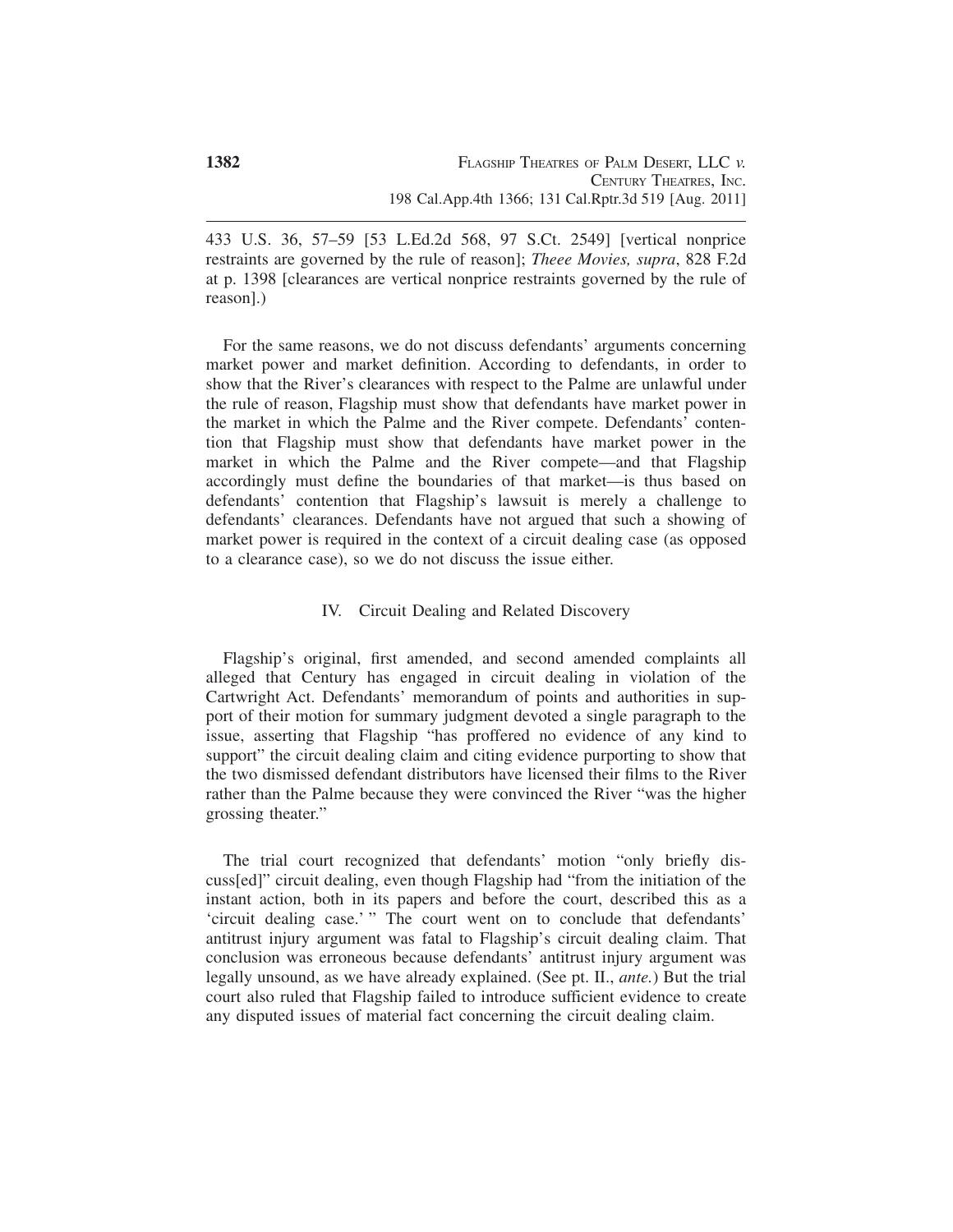On appeal, Flagship argues that the court's ruling on this issue must be overturned as well because the court abused its discretion by making discovery rulings that impermissibly curtailed Flagship's efforts to gather evidence of circuit dealing. We agree.

"Appellate courts must keep liberal policies of discovery statutes in mind when reviewing decisions denying or granting discovery. [Citation.] Absent a showing that substantial interests will be impaired by allowing discovery, liberal policies of discovery rules will generally counsel against overturning a trial court's decision *granting* discovery [citation] and militate in favor of overturning a decision to *deny* discovery. [Citation.]" (*Forthmann v. Boyer* (2002) 97 Cal.App.4th 977, 987 [118 Cal.Rptr.2d 715].) Discovery rulings are reviewed for abuse of discretion. (*Costco Wholesale Corp. v. Superior Court* (2009) 47 Cal.4th 725, 733 [101 Cal.Rptr.3d 758, 219 P.3d 736].)

The trial court granted defendants' requests to limit discovery to the geographic area of the Coachella Valley, which defendants claim is the geographic market in which the Palme and the River compete. Because of the nature of Flagship's circuit dealing claim, those rulings constituted error.

**(16)** Flagship's circuit dealing claim alleges that (1) Century's theater circuit outside of the market in which the Palme and the River compete is of such a size and nature as to give Century considerable power, and (2) Century has used that power to Flagship's detriment in the market in which the Palme and the River compete. Thus, in order to gather evidence to support its circuit dealing claim, Flagship must be permitted to engage in discovery concerning Century's theater circuit and film licensing practices outside the market in which the Palme and the River compete. The essence of Flagship's claim is that Century has used its power outside the Palme/River market to influence competition within the Palme/River market. Flagship cannot gather evidence in support of that claim if it is limited to collecting evidence within the Palme/River market. The trial court's imposition of such a geographical limitation on Flagship's discovery was consequently erroneous.

In so holding, we do not tie the trial court's hands with respect to the management of discovery in this action. On remand, if the parties seek to limit or structure discovery in a particular manner—such as by conducting it in phases or stages—the court may grant any such requests as are reasonable. We hold only that the court's limitation of discovery to the Coachella Valley was too narrow.

On appeal, defendants' arguments in support of the trial court's discovery rulings are based on defendants' claim that Flagship could not prevail on any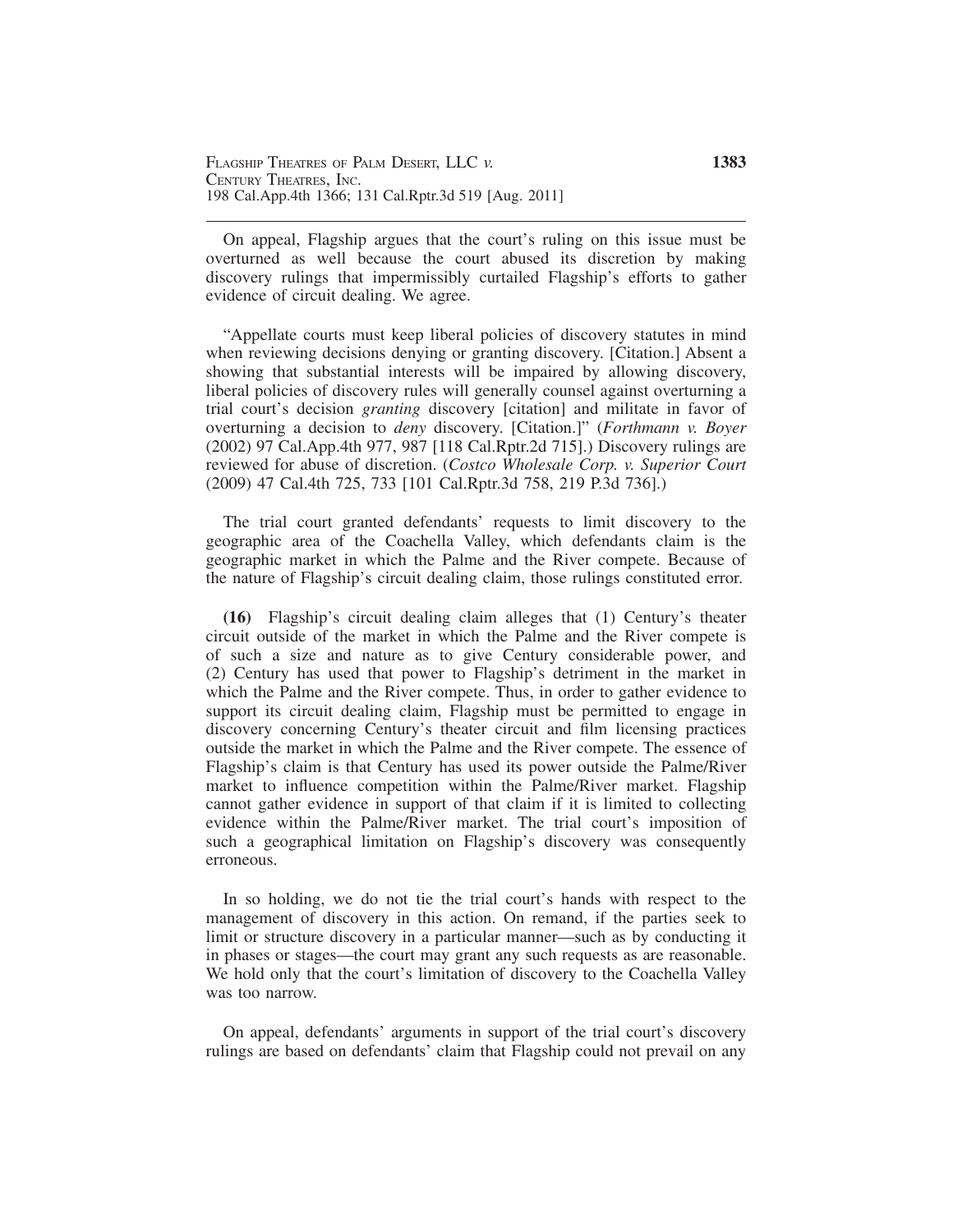of its claims without first showing that "Century possessed sufficient market power in a properly defined geographic market [(namely, the market in which the Palme and the River compete)] to have caused actual anticompetitive effect—injury to consumers—in that market." Thus, according to defendants, the limitations on discovery were proper because the trial court was merely streamlining discovery "to allow for potentially case dispositive issues to be litigated at an early stage." Defendants' arguments fail for the reasons explained in parts II. and III., *ante*.

Because we conclude that the trial court's ruling on the circuit dealing claim must be reversed on the basis of the court's erroneous discovery rulings, we need not decide whether defendants carried their initial burden of either conclusively negating an element of the claim or showing that Flagship lacked and could not obtain evidence of prohibited circuit dealing.10 But because it will be relevant to the proceedings on remand, we wish to clarify one point of law raised by defendants' arguments. On appeal, defendants contend that circuit deals are agreements " 'whereby exhibitors use their monopoly power (or near monopoly power) in one or more areas to negotiate blanket exclusive agreements with distributors covering *all of their* theaters, including areas where they may have competition.' " (Quoting *Reading Internat. v. Oaktree Capital Management LLC* (S.D.N.Y. 2003) 317 F.Supp.2d 301, 318, fn. 9, italics added by defendants.) On that basis, defendants argue that without evidence of at least one blanket licensing agreement that includes *all* of Century's theaters, Flagship cannot prove prohibited circuit dealing.

**(17)** We disagree. The United States Supreme Court cases describe circuit dealing as, for example, a theater circuit's use of monopoly power in certain locations "to acquire exclusive privileges in a city where [the circuit] has competitors." (*Griffıth, supra*, 334 U.S. at p. 107.) The court also condemned as unlawful circuit dealing certain "master agreements that cover exhibition in two or more theatres in a particular circuit" or "covering the exhibition of features in a number of theatres." (*Paramount Pictures, supra*, 334 U.S. at p. 154.) The sole California case concerning circuit dealing describes it in similar terms and on the basis of the same authorities. (*Redwood Theatres, supra*, 200 Cal.App.3d at p. 695 [a prohibited master agreement "covered exhibition in several theatres in a particular circuit"].) Nothing in the discussion in any of those cases suggests that prohibited circuit dealing is

<sup>&</sup>lt;sup>10</sup> The trial court's ruling on defendants' summary judgment motion does not state that defendants carried their initial burden on those points. Rather, after rejecting the circuit dealing claim on the ground that Flagship failed to show antitrust injury, the court stated that Flagship had presented "no evidence whatsoever to raise a triable issue of fact supportive of a true circuit dealing issue in this case." But the court did not first assess whether defendants had carried their initial burden on that issue.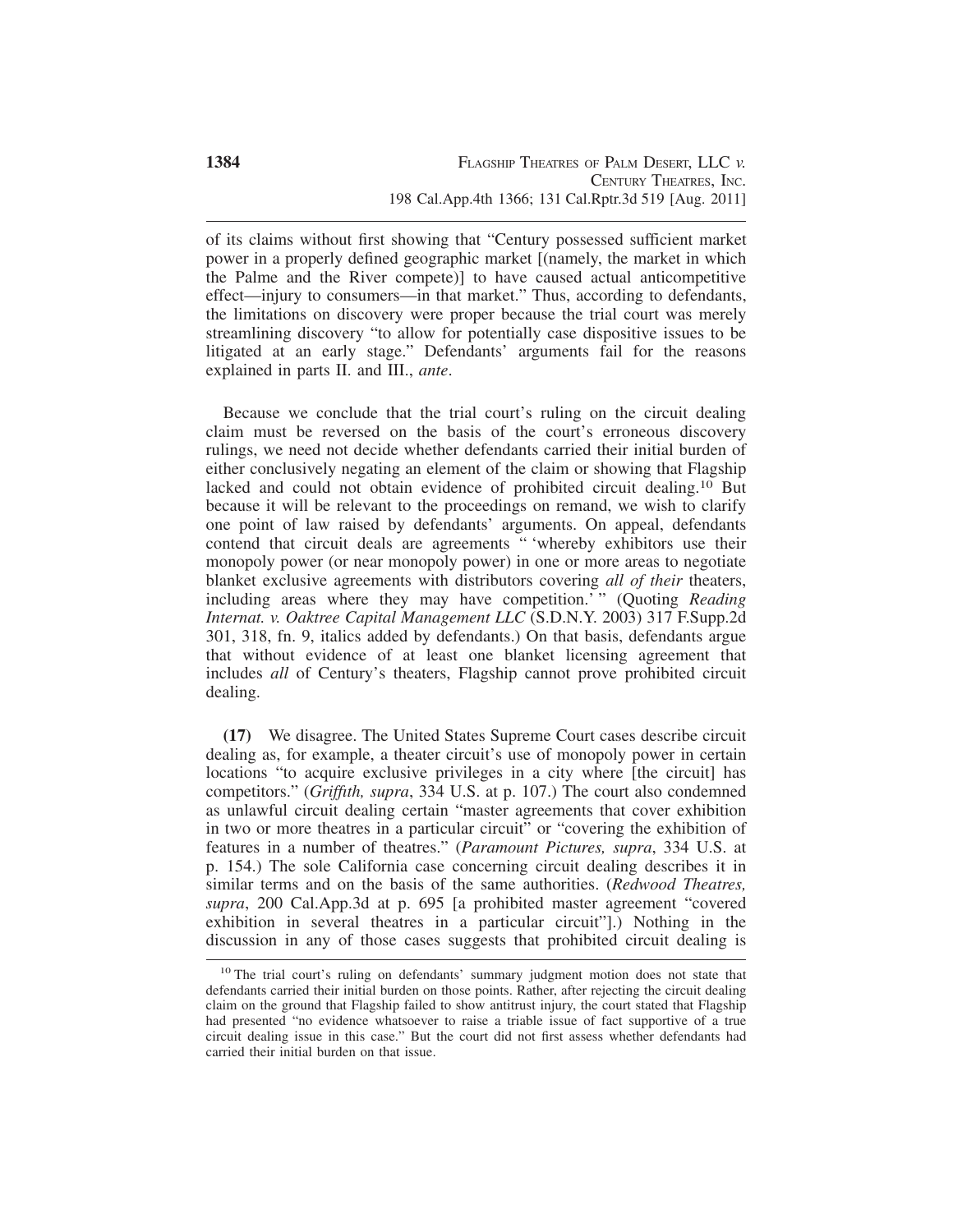limited to agreements that cover *all* of the theaters in a circuit. Rather, they suggest that it is not so limited.

The case law explains that circuit dealing is prohibited because it enables a powerful circuit to gain "advantages for itself and impose[] restrictions on its competitors which otherwise would not have been possible." (*Schine Theatres v. United States* (1948) 334 U.S. 110, 114 [92 L.Ed. 1245, 68 S.Ct. 947].) It is both an abuse of monopoly power and a means for " 'stifling competition' " by " 'diverting the cream of the business to the large operators.' " (*Redwood Theatres, supra*, 200 Cal.App.3d at pp. 695–696, quoting *Paramount Pictures, supra*, 334 U.S. at p. 154.) Given those reasons for the prohibition against circuit dealing, defendants' proposed rule—which would make a blanket licensing agreement lawful as long as it omitted at least one of the circuit's theaters—makes no sense. When a dominant theater circuit uses its overall size or its monopoly power in certain locations (or both) to obtain more favorable film licensing treatment in competitive locations than it otherwise could have obtained, the circuit's conduct may have the same effects regardless of whether the resulting licensing agreements cover all of the theaters in the circuit or only some of them. For example, a licensing agreement for a "commercial" film might exclude all of the "art house" theaters in the circuit, but the agreement might still be anticompetitive and a prohibited circuit deal.

For the foregoing reasons, we conclude that the summary judgment as to Flagship's circuit dealing claim must be reversed because the trial court abused its discretion by limiting discovery to the Coachella Valley. We also reject defendants' contention that unlawful circuit dealing is limited to licensing agreements that cover all of the theaters in a circuit.

# V. The Rule of Reason, the Per Se Rule, and Circuit Dealing

Flagship contends that circuit dealing is per se unlawful under the Sherman Act, cites cases such as *Paramount Pictures, supra*, 334 U.S. 131, and *Griffıth, supra*, 334 U.S. 100, and urges us to hold that circuit dealing is per se unlawful under the Cartwright Act as well. Defendants contend that "[u]nder California law, circuit dealing agreements are vertical, non-price restraints evaluated under the rule of reason," citing *Redwood Theatres, supra*, 200 Cal.App.3d 687.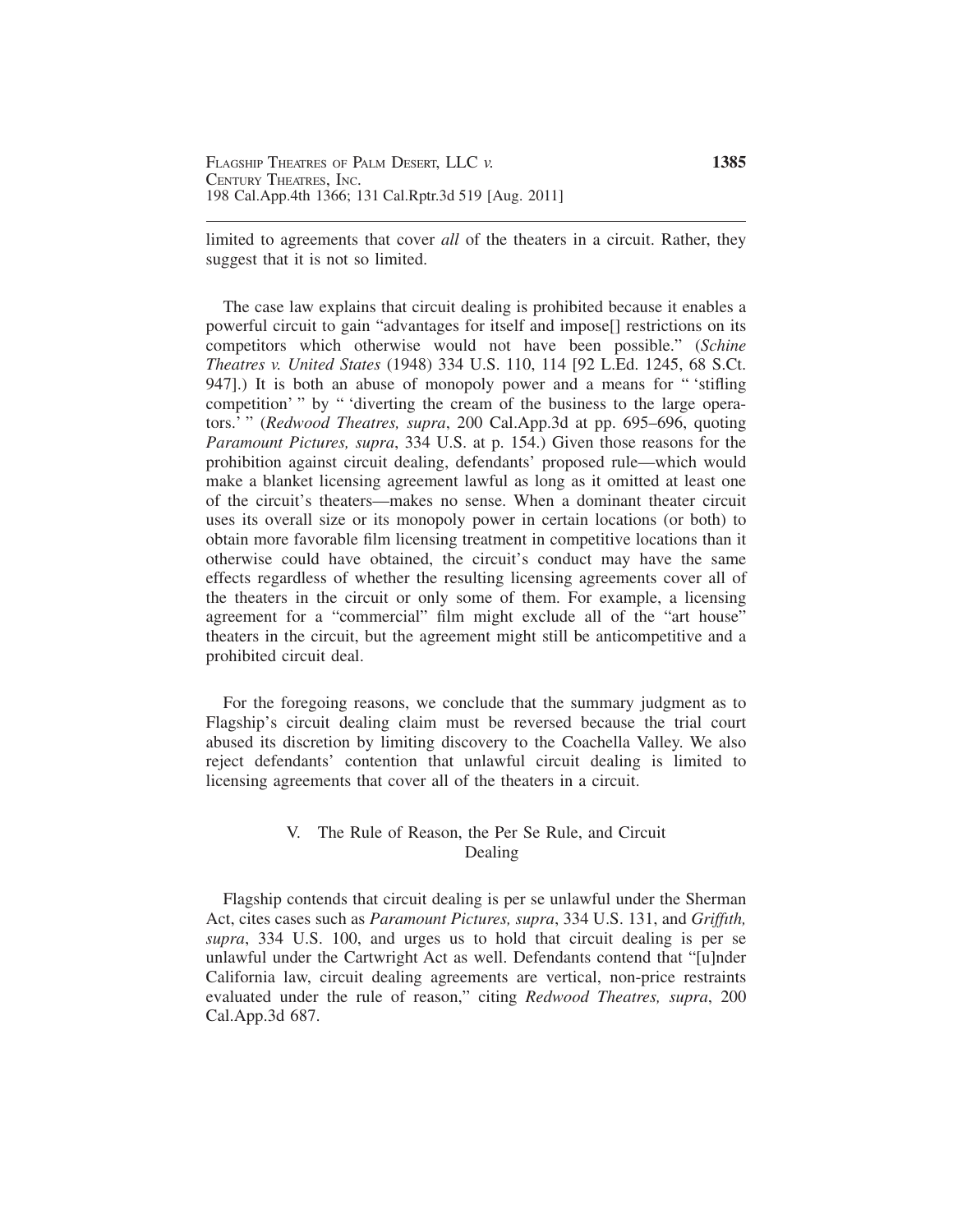As our analysis in the foregoing parts of this opinion demonstrates, in order to decide this appeal we need not determine whether circuit dealing is subject to the per se rule or the rule of reason under the Cartwright Act. Regardless of which rule applies, the trial court erred when it granted defendants' motion for summary judgment.

It might nonetheless seem advisable for us to decide the issue so as to provide guidance to the trial court for the proceedings on remand. We conclude, however, that we cannot decide it, because it implicates too many unbriefed legal issues and too many factual and legal indeterminacies.

**(18)** For example, as defendants themselves acknowledged in the trial court, Flagship appears to allege that Century has engaged in prohibited circuit dealing in the form of monopoly leveraging. (See generally pt. I., *ante* [describing this form of prohibited circuit dealing].) But, as defendants also mentioned, the Cartwright Act contains no provision parallel to the Sherman Act's prohibition against monopolization (15 U.S.C. § 2), and the Cartwright Act applies only to a "combination" involving "two or more persons" (§ 16720), not to *unilateral* conduct. (See *Bondi v. Jewels by Edwar, Ltd.* (1968) 267 Cal.App.2d 672, 677–678 [73 Cal.Rptr. 494].) One question, then, is whether Century's agreements with distributors are sufficient to show a "combination" within the meaning of the Cartwright Act for purposes of a circuit-dealing-as-monopoly-leveraging claim. If so, then a separate question is whether such a claim is cognizable under the Cartwright Act. The parties have briefed none of these issues.

**(19)** Putting aside the monopoly leveraging theory, other questions about Flagship's circuit dealing claim remain. *Paramount Pictures* held that licensing agreements covering two or more theaters in a circuit were unlawful under the Sherman Act because "they eliminate the possibility of bidding for films theatre by theatre. In that way they eliminate the opportunity for the small competitor to obtain the choice first runs, and put a premium on the size of the circuit. They are, therefore, devices for stifling competition and diverting the cream of the business to the large operators." (*Paramount Pictures, supra*, 334 U.S. at p. 154.) What are the elements of such a claim? Apart from defendants' erroneous contention that prohibited circuit deals are limited to licensing agreements that cover *all* of the theaters in a circuit, the parties have not briefed this issue either.

The type of circuit dealing claim at issue might influence the analysis of whether the per se rule or the rule of reason should apply, because it might make certain authorities or analogies more relevant than others. *Redwood Theatres*, for example, says nothing about whether circuit dealing as monopoly leveraging is subject to the per se rule rather than the rule of reason,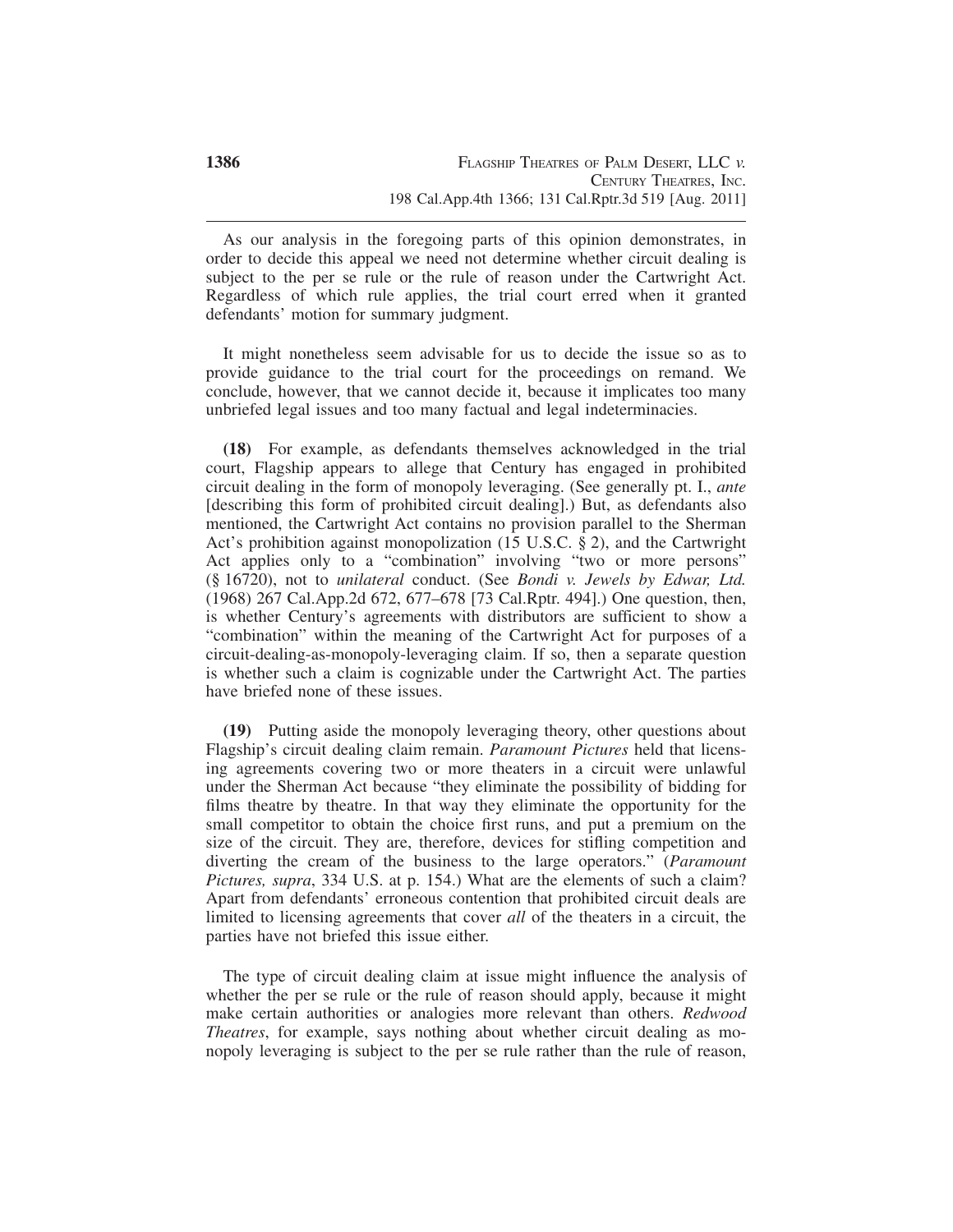because "the issue of abuse of monopoly power" was not presented in that case. (*Redwood Theatres, supra*, 200 Cal.App.3d at p. 696.) And depending on the precise contours of Flagship's circuit dealing claim, group boycotts might (or might not) present a close analogy. (See *id.* at pp. 699–703 [discussing the analogy between circuit dealing and boycotts]; see also *Nynex Corp. v. Discon, Inc.* (1998) 525 U.S. 128, 135 [142 L.Ed.2d 510, 119 S.Ct. 493] [holding that the *Klor's* rule of per se illegality for boycotts applies only "to cases involving horizontal agreements among direct competitors"].)

In the absence of greater factual and legal development of Flagship's claims and the parties' arguments, we cannot say definitively whether Flagship's circuit dealing claim should be analyzed under the per se rule or the rule of reason. We accordingly do not decide the issue.

# VI. The Sealed Briefs and the Sealed Portions of the Record

Early in this litigation, the trial court entered a stipulated protective order that authorized the parties to designate as "confidential" or "confidential: attorney's eyes only" any "document, thing, material, testimony or other information derived therefrom." (The distinction between "confidential" and "confidential: attorney's eyes only" is of no significance for our discussion, so we will henceforth use "confidential" to cover both.) The "confidential" designation meant that the information so designated "has not been made public and . . . concerns or relates to the confidential business, commercial, financial, or other similarly sensitive information concerning the parties' business operations and the subject matter of the present litigation." Any party making such a designation was thereby "certifying to the Court that there is a good faith basis in law and in fact for the designation, and that there exists an overriding interest in confidentiality that overcomes any right of public access to the record." The stipulated protective order further provided that if any confidential material was included in any papers to be filed with the court "for purposes of adjudication," the parties would follow the procedures of the California Rules of Court, rules 2.550 and 2.551, concerning sealed records.

The parties went on to designate various materials as confidential. The parties then used some of the confidential materials in connection with certain discovery motions and defendants' motion for summary judgment. In some instances the parties filed applications to file the relevant papers under seal, while in others the parties lodged the papers conditionally under seal and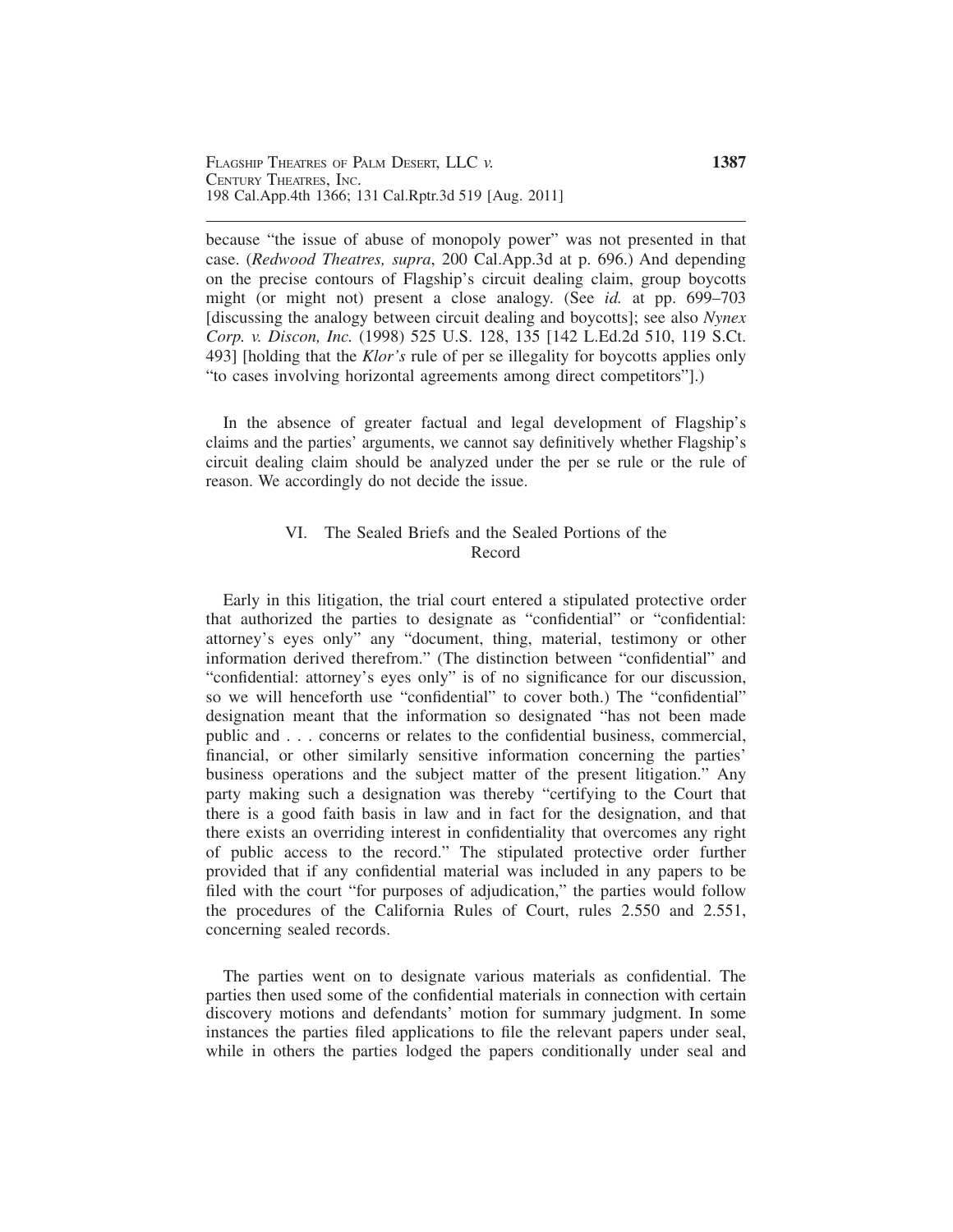moved for an order sealing them. The trial court ultimately entered an order sealing all of the records at issue.

On appeal, the parties moved in this court for an order sealing the portions of the clerk's transcript that contained documents sealed by the trial court, and also for orders sealing the unredacted versions of the parties' appellate briefs. We granted the motions.

As a result, the parties filed both redacted and unredacted versions of their appellate briefs, with the unredacted versions filed under seal. The superior court clerk likewise prepared both a 12-volume redacted clerk's transcript, a five-volume redacted supplemental clerk's transcript containing documents inadvertently omitted from the original 12-volume redacted clerk's transcript, and a four-volume unredacted supplemental clerk's transcript, filed under seal, containing the documents that had been both designated for inclusion in the record on appeal and sealed by the trial court. The redactions in the parties' briefs and the clerk's transcripts are substantial.

Upon reviewing the merits of the appeal, we concluded that there appeared to be no basis for sealing most, if not all, of the redacted text in the parties' briefs. Pursuant to rule  $2.551(h)(3)$  of the California Rules of Court, we notified the parties that we proposed to unseal the unredacted versions of their briefs, as well as a passage in the unredacted supplemental clerk's transcript that we had identified as potentially necessary to our analysis. In our notice, we stated that any party wishing to oppose the unsealing of the records at issue should file opposition by a date we specified.

No party filed any opposition. That is, no party undertook to defend the sealing of even a single line of the pages of text that were redacted in the publicly accessible versions of their briefs.

By separate order, we are unsealing the unredacted versions of the parties' briefs. Because of the possibility that some portion of the records sealed by the trial court actually ought to remain sealed, we are not vacating the trial court's sealing orders. We do, however, direct the trial court to revisit the issue on remand. Pursuant to rule 2.551(h)(3) of the California Rules of Court, the trial court shall inform the parties that it proposes to unseal all of the records it previously sealed and that any party wishing to oppose the unsealing must file written opposition by a deadline to be specified by the trial court (subject, of course, to any requests for extensions of time, which the trial court may grant or deny in its discretion), and that parties may also file replies to the oppositions, also by deadlines specified by the trial court.